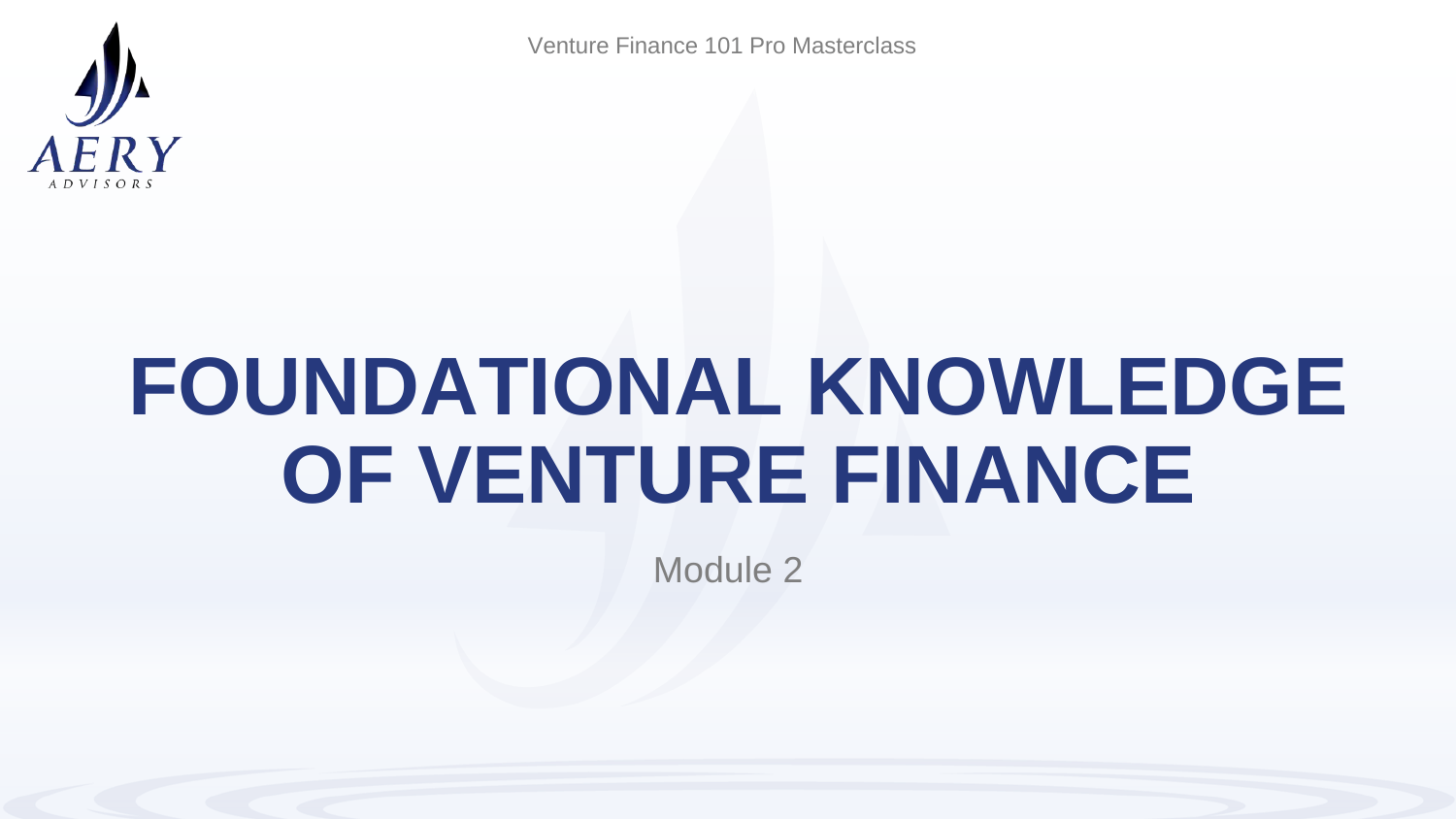**Module 2: Foundational knowledge of venture finance**

## Choice of Jurisdiction, Choice of Entity & Basic Building Blocks

Lesson 1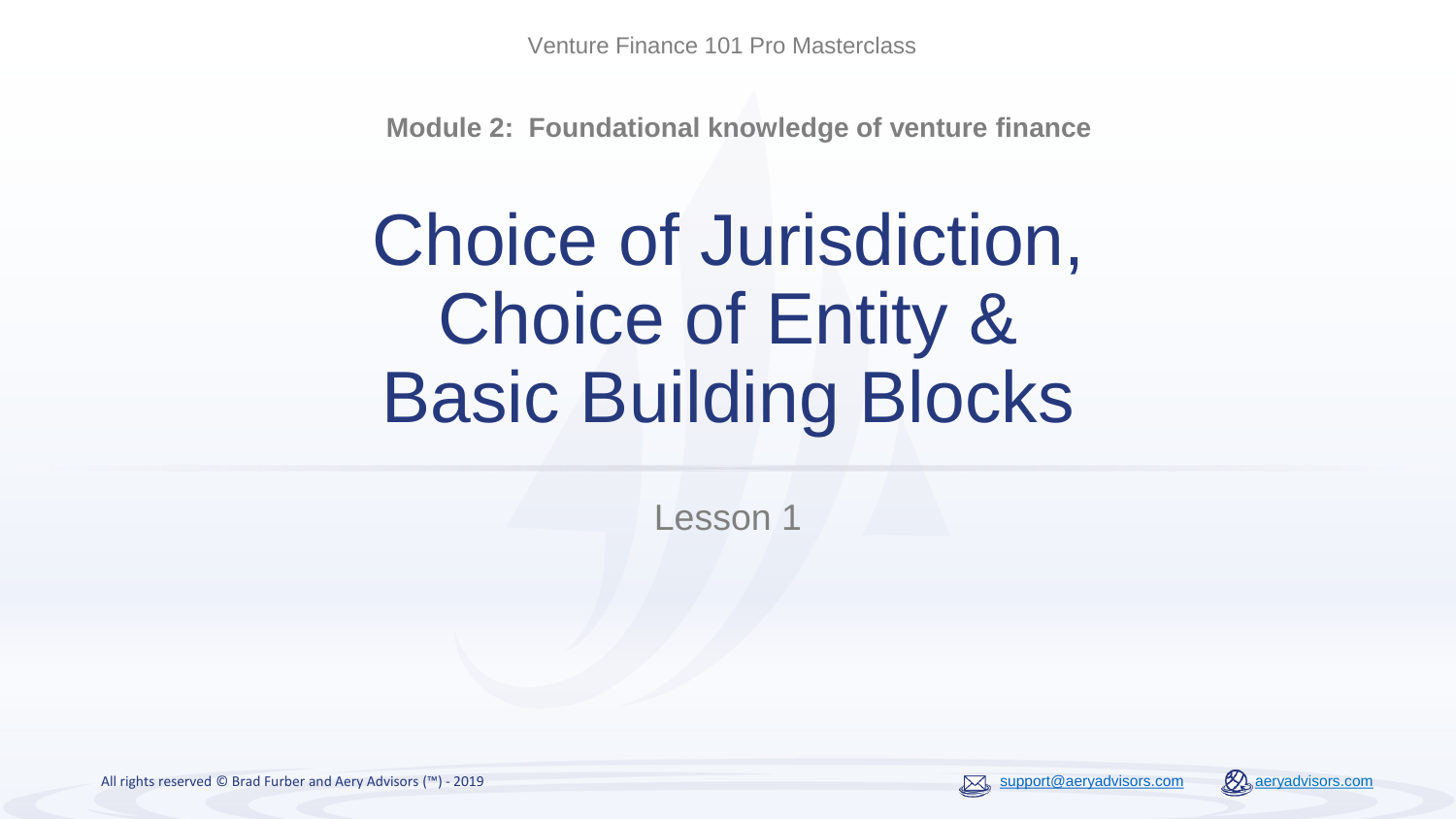

# Choice of Jurisdiction

- Jurisdiction can be "strategic" to your business.
- Where do you want to base your headquarters?
- Where do you want to hold your IP?
- Where do you want to seek funding?
- How will choice of jurisdiction impact eligibility to access third-party programs, services, tax credits and the like?
- Important: Seek objective advice from qualified legal, accounting, tax and other financial advisors to make informed choices.

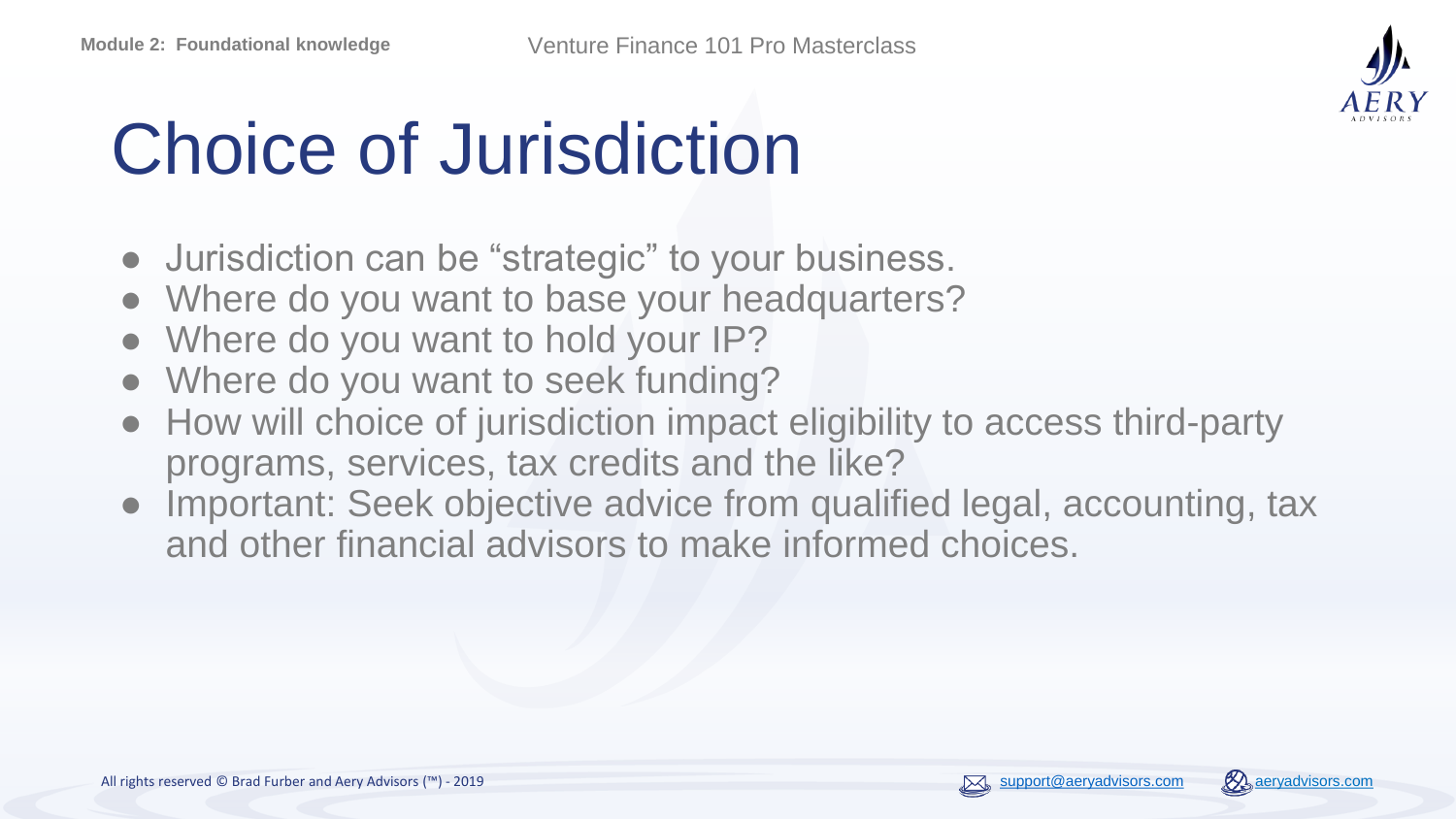

# Choice of Entity

- Tax considerations.
- Limitation of liability and other civil law considerations.
- Initial capitalization and annual cost considerations.
- Access to third-party financing considerations (some sources of financing may limit their activities to companies organized within their home jurisdiction or selected jurisdictions).

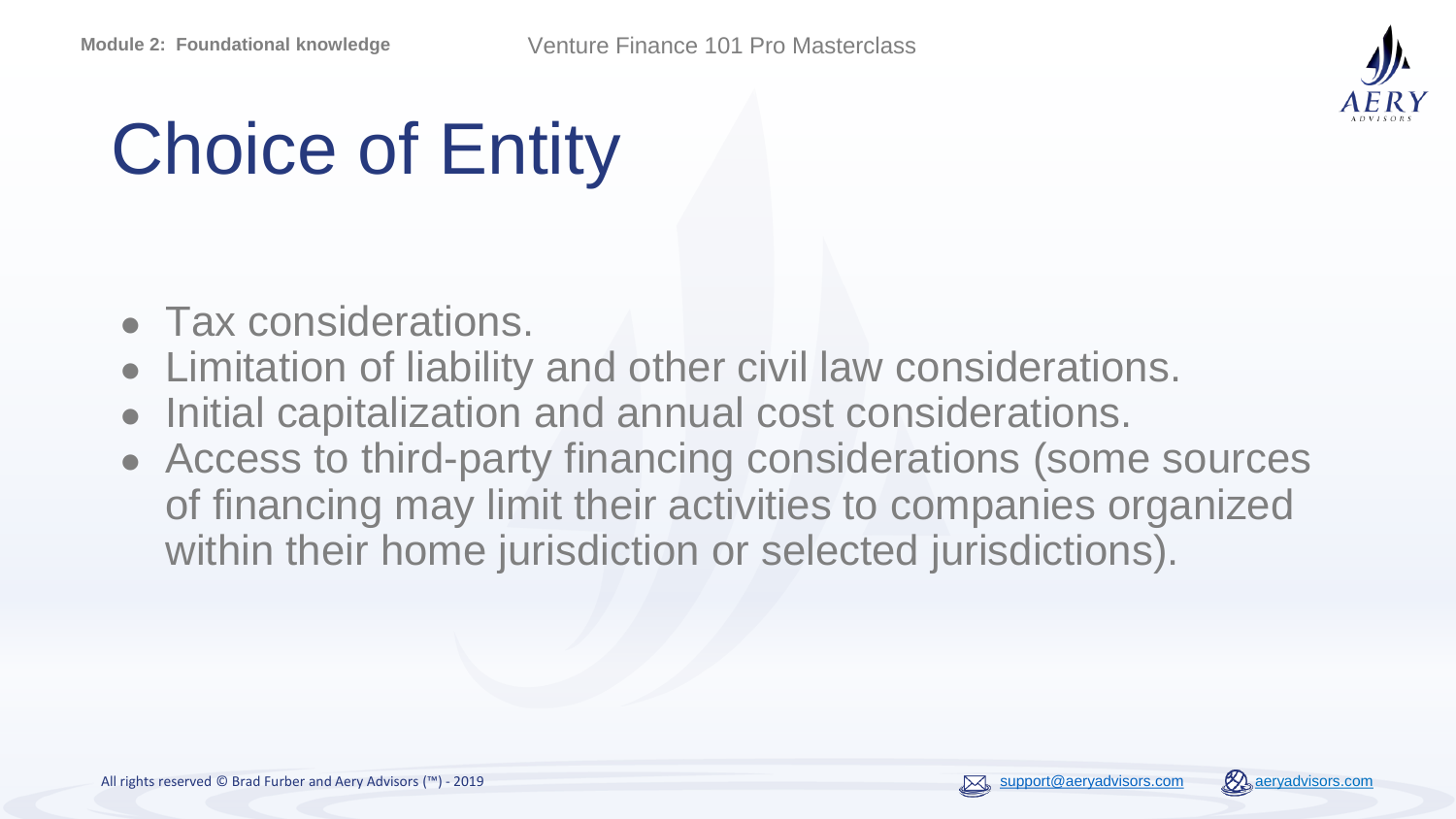

# Choice of Entity

Two basic forms:

1. Corporations

2. Pass-through entities (in USA these include: general partnerships, limited partnerships, limited liability partnerships, limited liability companies (similar to German GmbH))

- Jurisdictional differences: most countries have both corporate and pass-through forms of business organization, but it's important to understand different civil and tax implications.
- Important: Seek objective advice from qualified legal, accounting, tax and other financial advisors to make informed choices.

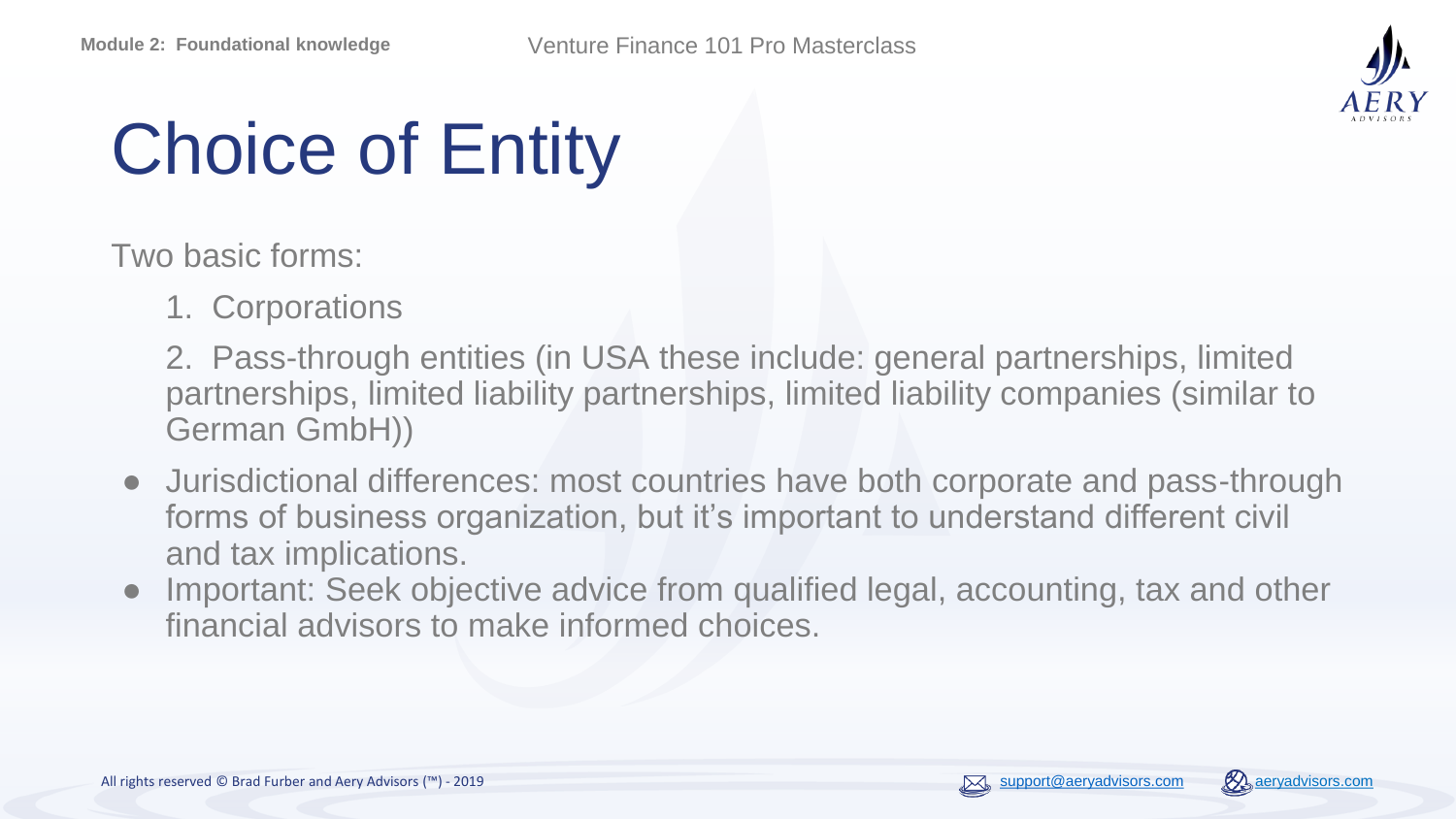

# Basic Building Blocks

Corporate Form – Corporations (similar to a German AG)

- Common stock (ordinary or voting shares)
- Convertible debt or convertible notes
- Preferred stock

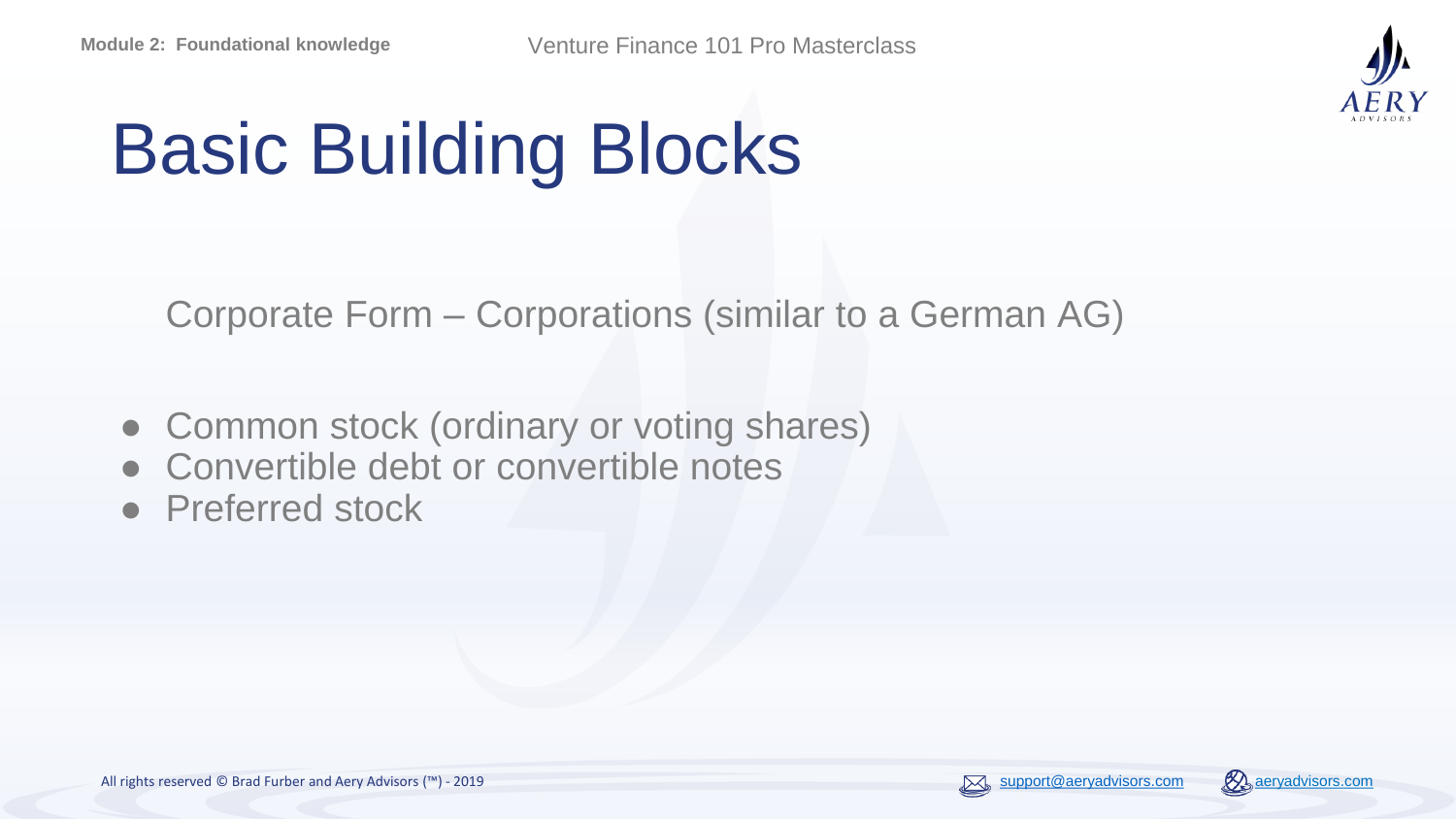**Module 2: Foundational knowledge of venture finance**

### Common Securities and Instruments Overview

Lesson 2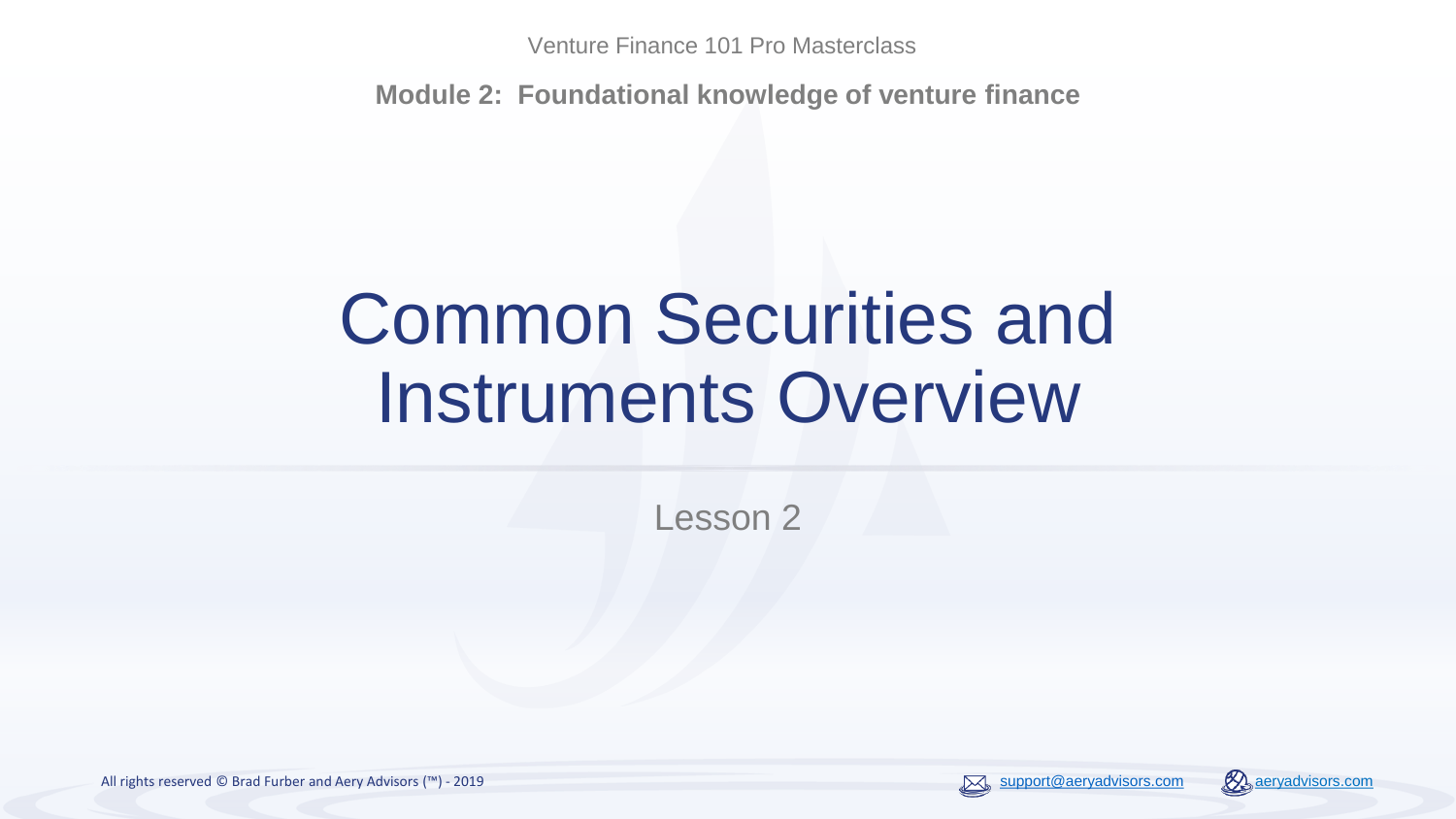

### Common Securities and Instruments Overview

Common stock/ordinary or voting shares.

Convertible debt/Convertible notes.

SAFE – Simple Agreement for Future Equity (four versions).

KISS – Keep It Simple Security (equity and debt versions).

SAFT - Simple Agreement for Future Tokens.

Revenue backed note (like a "royalty," but with a ceiling).

Series Seed.

Preferred stock (including convertible preferred stock).

Venture debt and venture leasing.

ICO/STO – Initial Coin Offering/Security Token Offering.

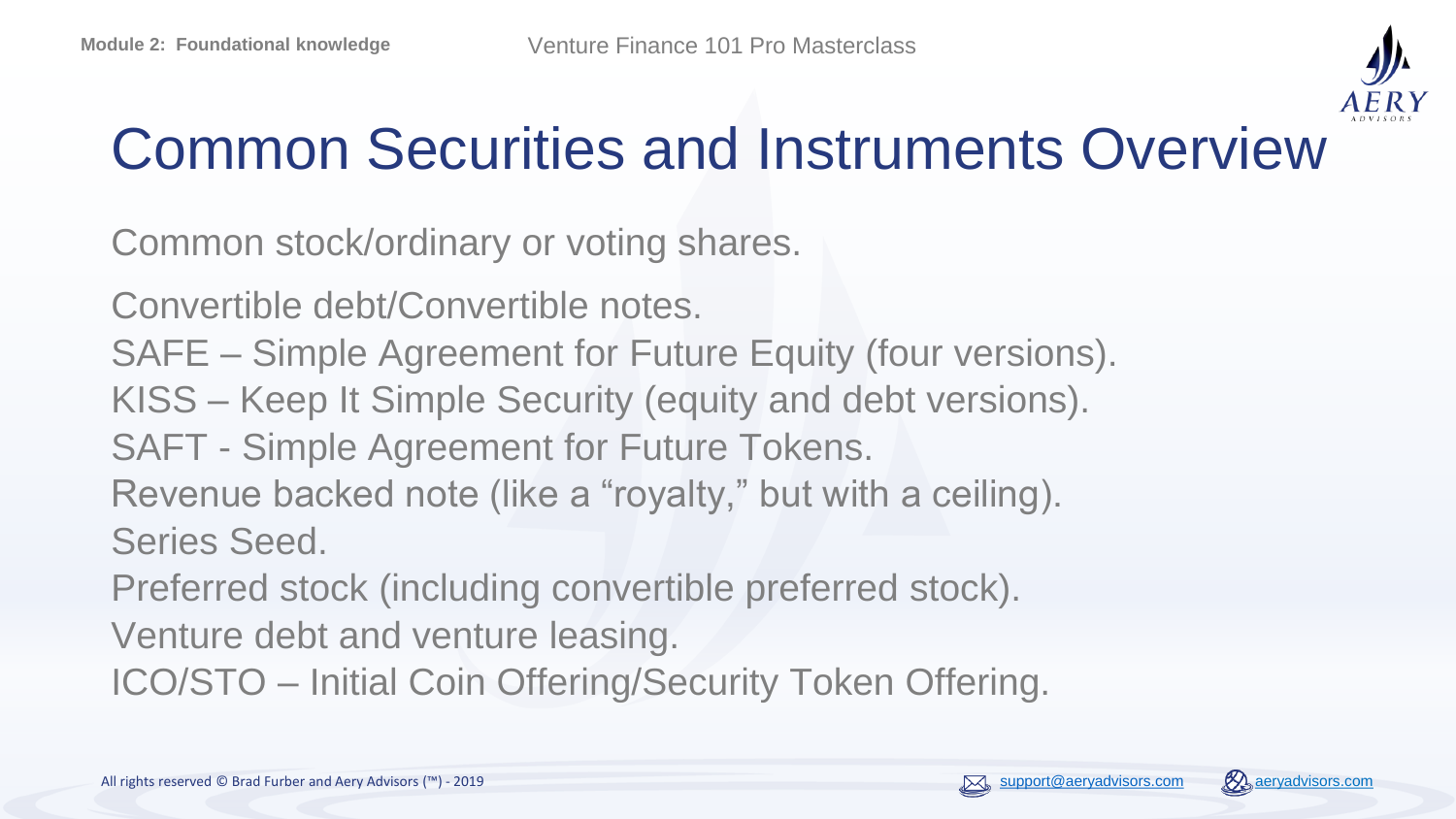**Module 2: Foundational knowledge of venture finance**

## Key Economic Terms and **Conditions**

Lesson 3

All rights reserved © Brad Furber and Aery Advisors (™) - 2019 support © [aeryadvisors.com](https://aeryadvisors.com/) and Aery Advisors.com and Aery Advisors.com and Aery Advisors.com and Aery Advisors.com and Aery Advisors.com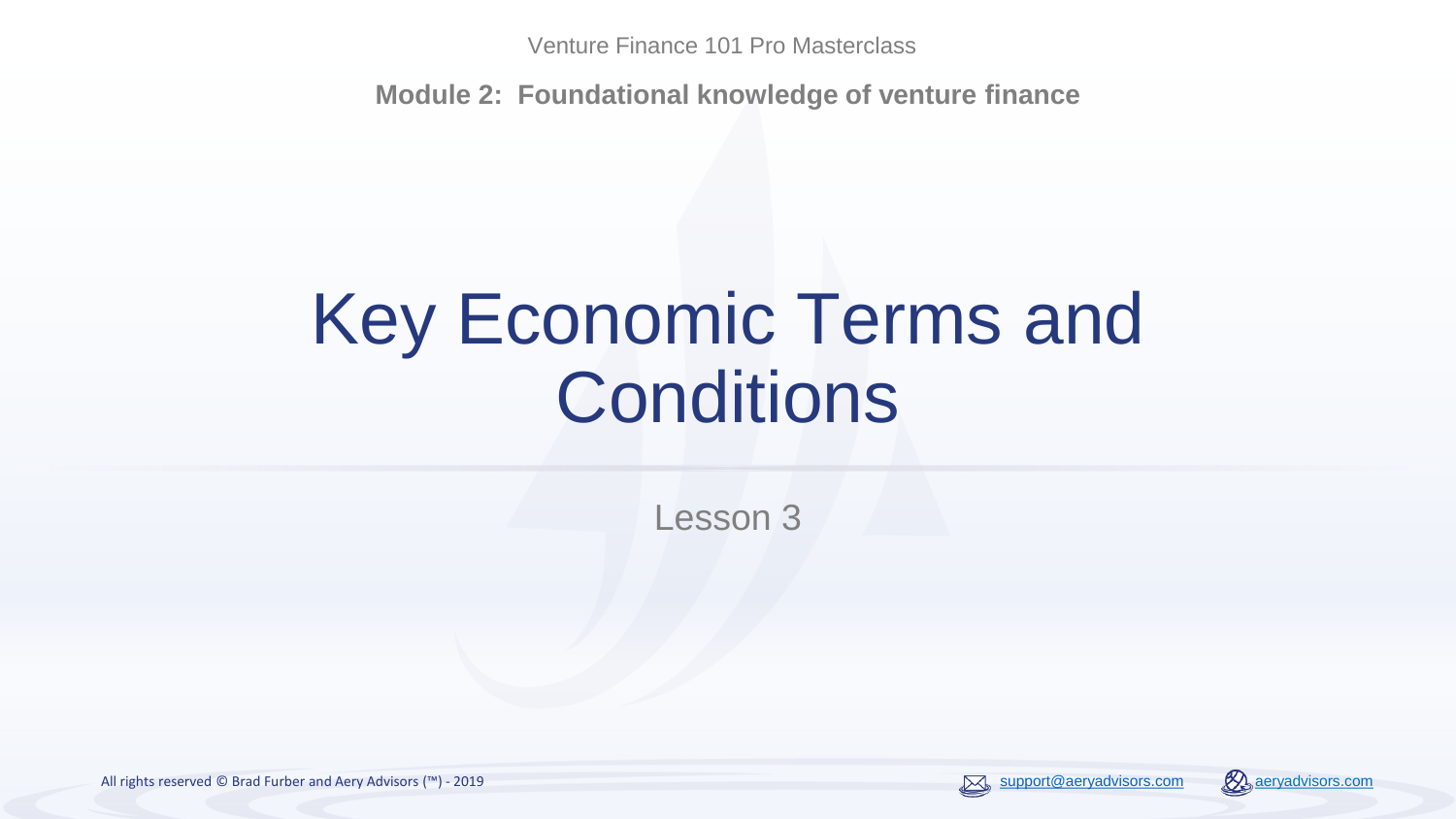

# Key Economic Terms and Conditions

Reverse vesting of founders' stock – helps co-founders hold each other accountable (Angels and VCs like it, too).

Anti-dilution provisions (narrow, broad or weighted average).

Liquidation preferences (straight, participating or capped) – drives the "waterfall" upon a liquidity event.

Pay-to-play provisions (really works "among the investors," penalizing those who will not, or cannot, participate in future financings; elements of "deep-pocket poker strategy".)

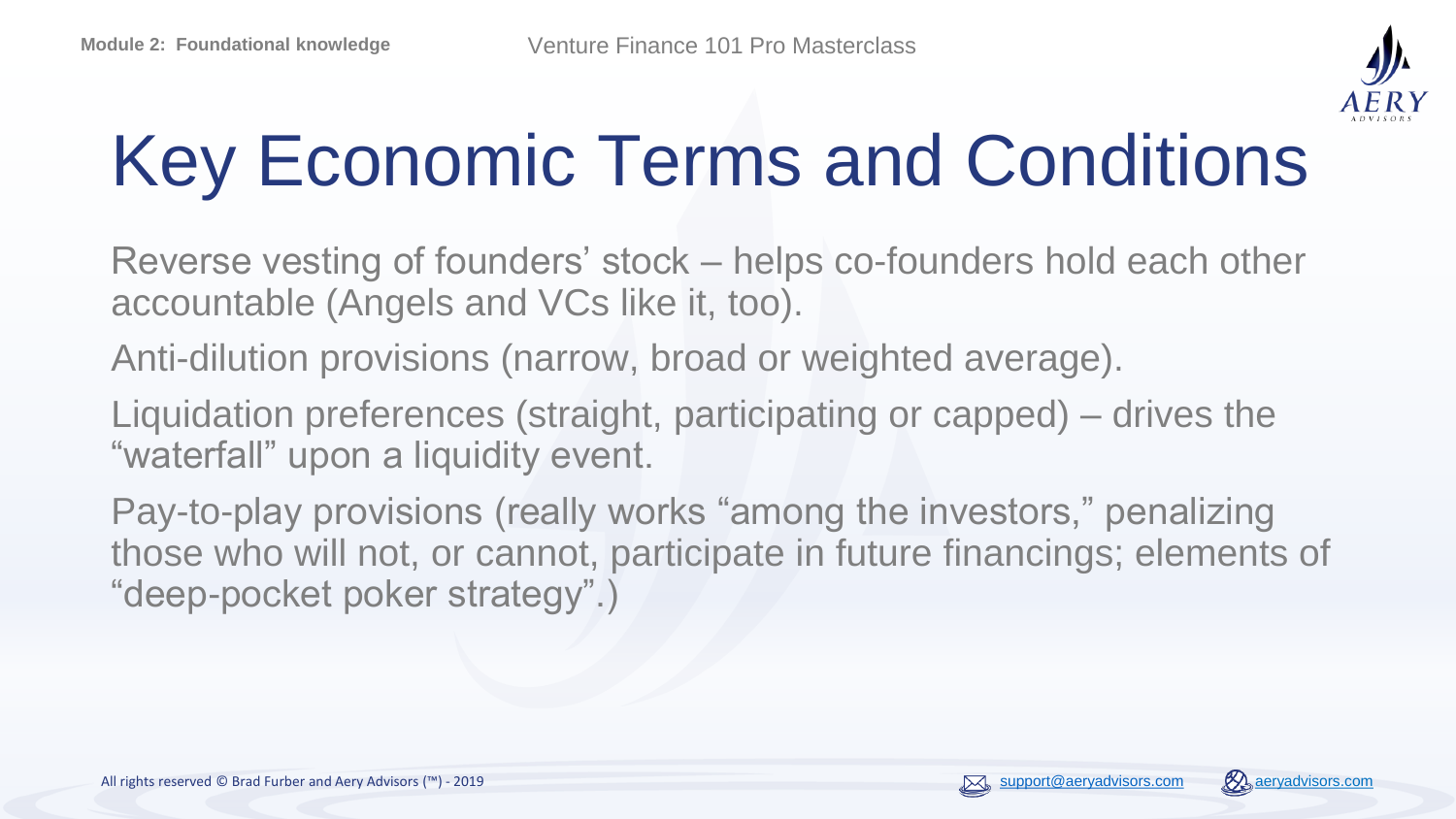**Module 2: Foundational knowledge of venture finance**

## Key Control Terms and **Conditions**

Lesson 4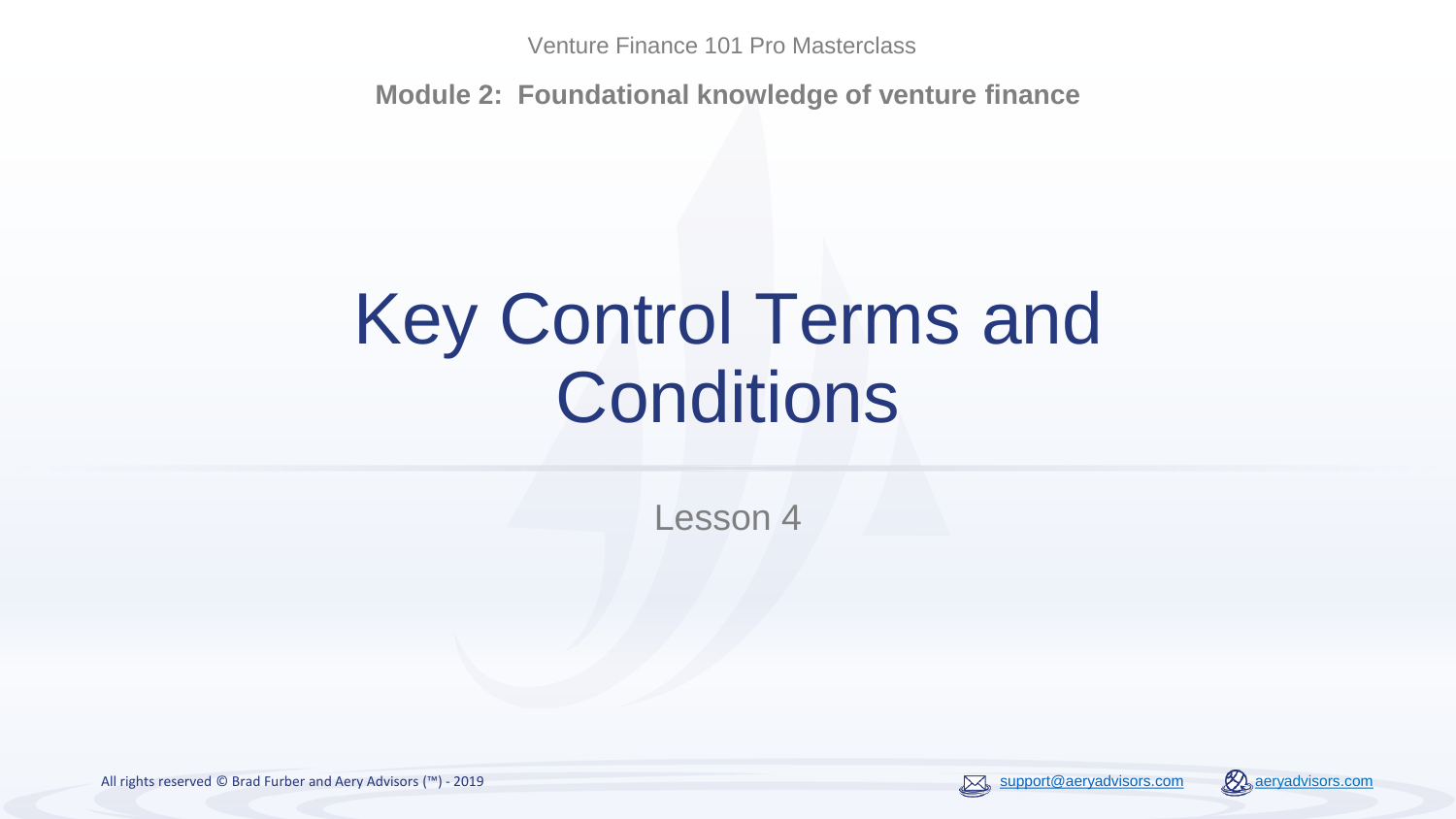

# Key Control Terms and Conditions

Various ways to share control

Contractual agreement for "protective provisions", such as:

- Board of directors (who, how many, removal only for "cause"?)
- Drag-along rights (what, when, who?)
- Conversion rights (mandatory vs option of holder, when, how?)

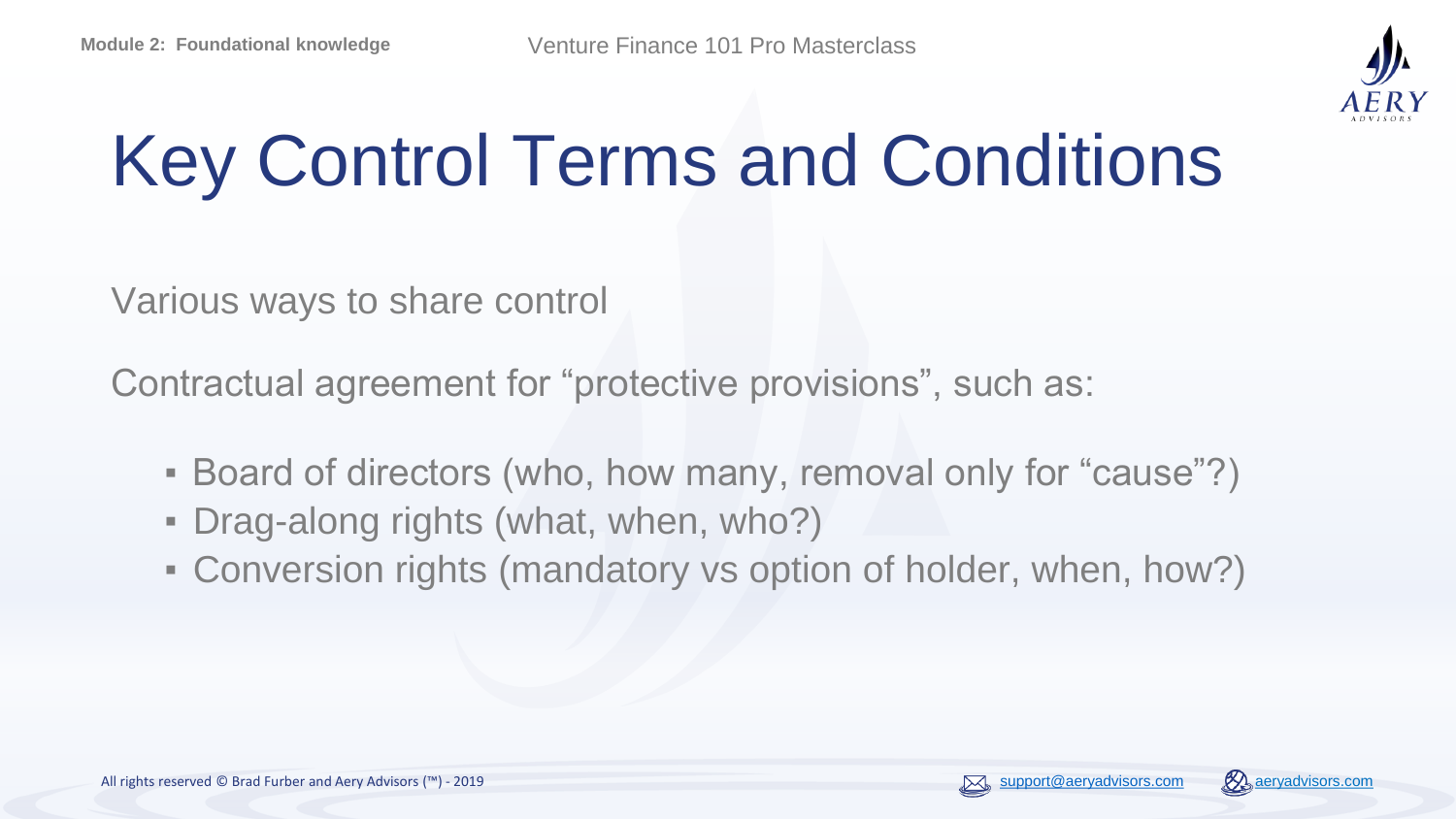**Module 2: Foundational knowledge of venture finance**

## Other Negotiable Terms and **Conditions**

Lesson 5

All rights reserved © Brad Furber and Aery Advisors (™) - 2019 support and application and application and application and application and application and application and application and all rights reserved © Brad Aeryadv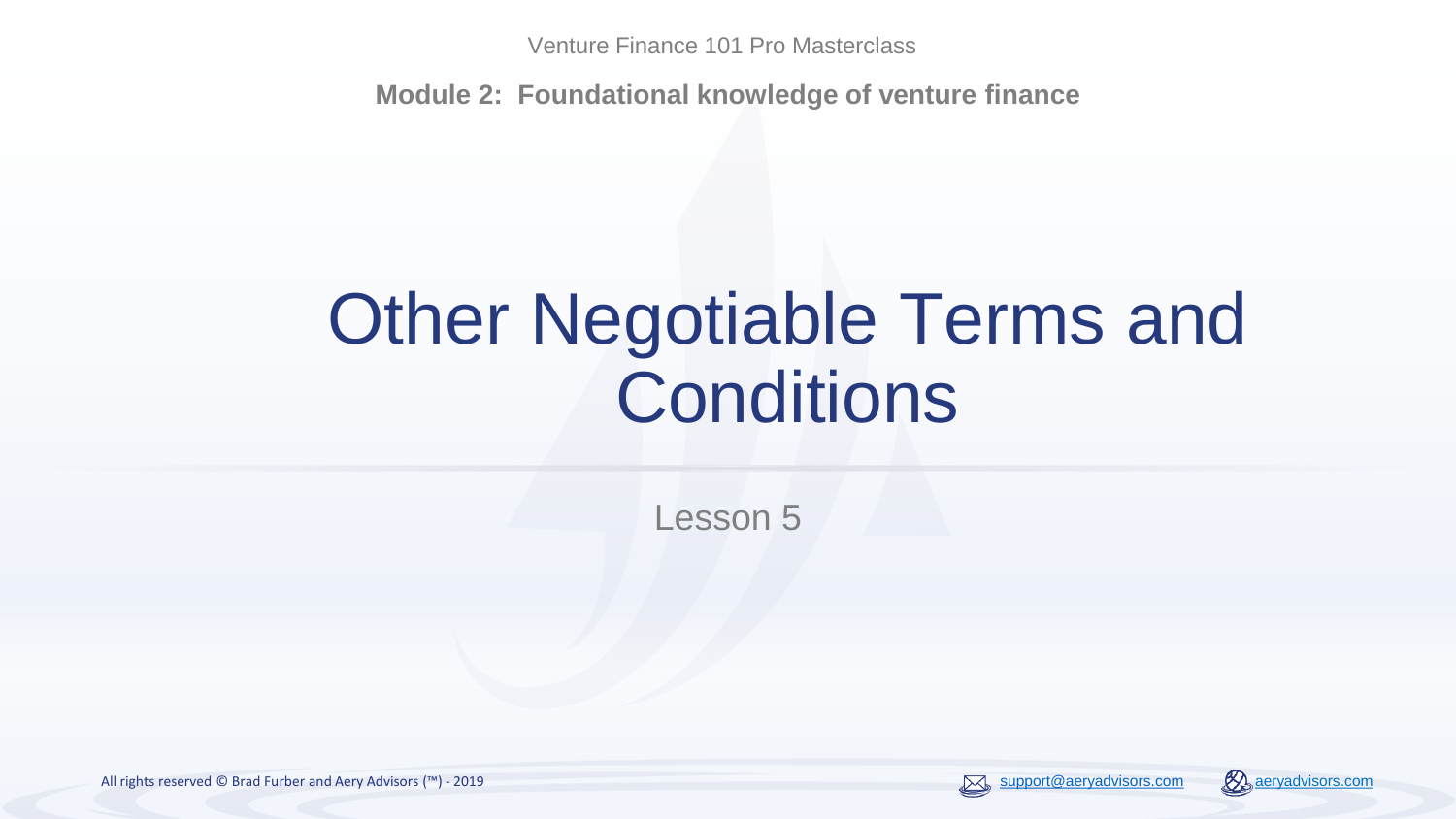

#### **Dividends**

- For most startups and emerging growth companies, not commonly paid b/c retained earnings fuel growth.
- "Cumulative" dividends are like compound interest they may not get paid out until a liquidity event.
- Who decides board of directors, and how might fiduciary duties impact deliberations?

#### **Redemption Rights**

- Generally not exercised, but can be used as "lever" to force board to consider "strategic alternatives," including sale of company, IPO or recapitalization.
- Typically not exercisable for at least 5-7 years.
- Not "common" in Silicon Valley, but not uncommon in many places globally.

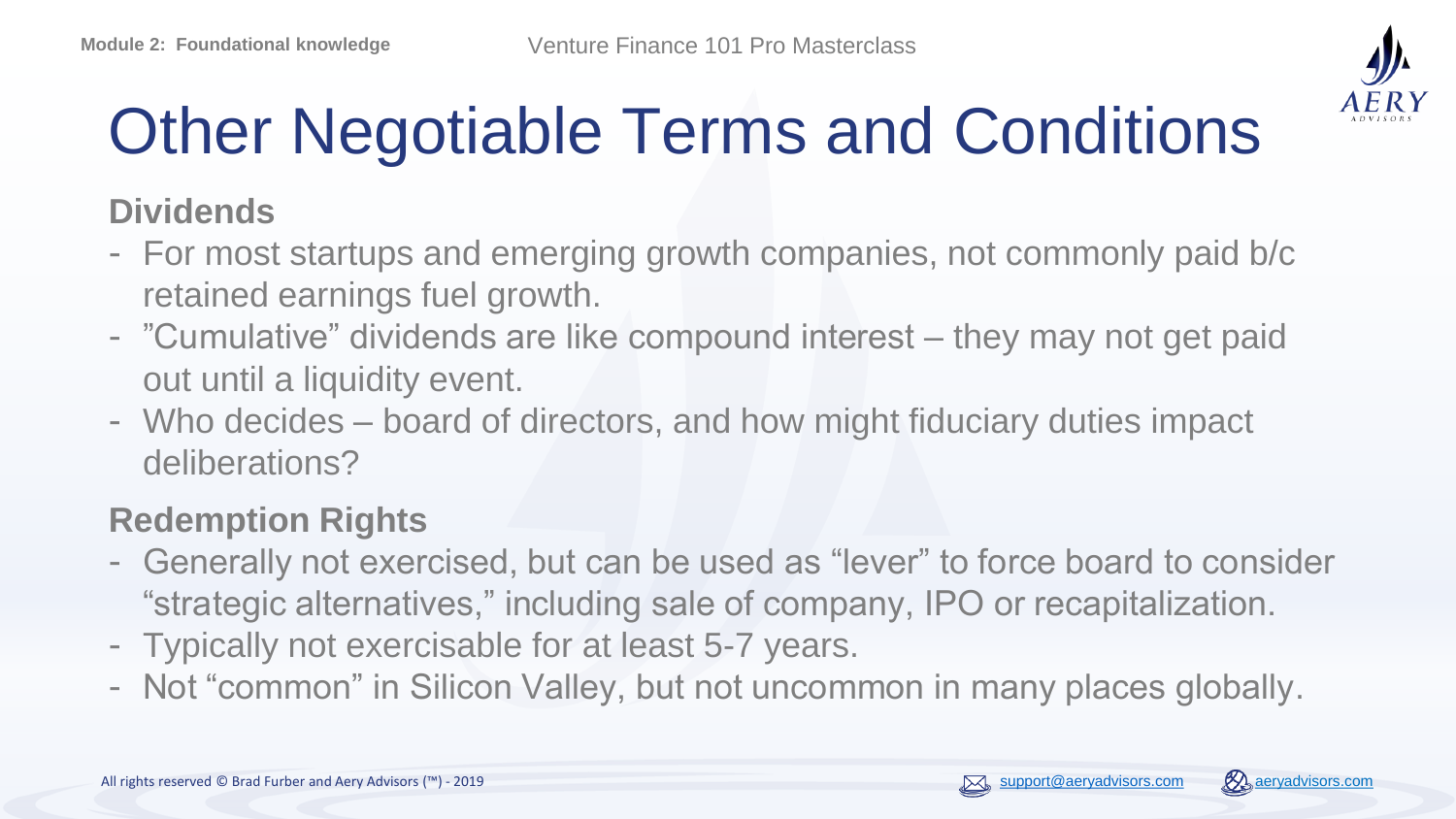

#### **Milestone based financing**

- Can be used to minimize risk to investors that venture fails to execute as planned.
- Problem in dynamic markets where venture may need to "pivot."
- How will "valuation" be determined, and is the financing an "option by company" or "mandatory if milestone met"?

#### **Information rights**

- What kind of information is required (e.g., financial statements (reviewed or audited), business plan), and how often (monthly, quarterly or annually)?

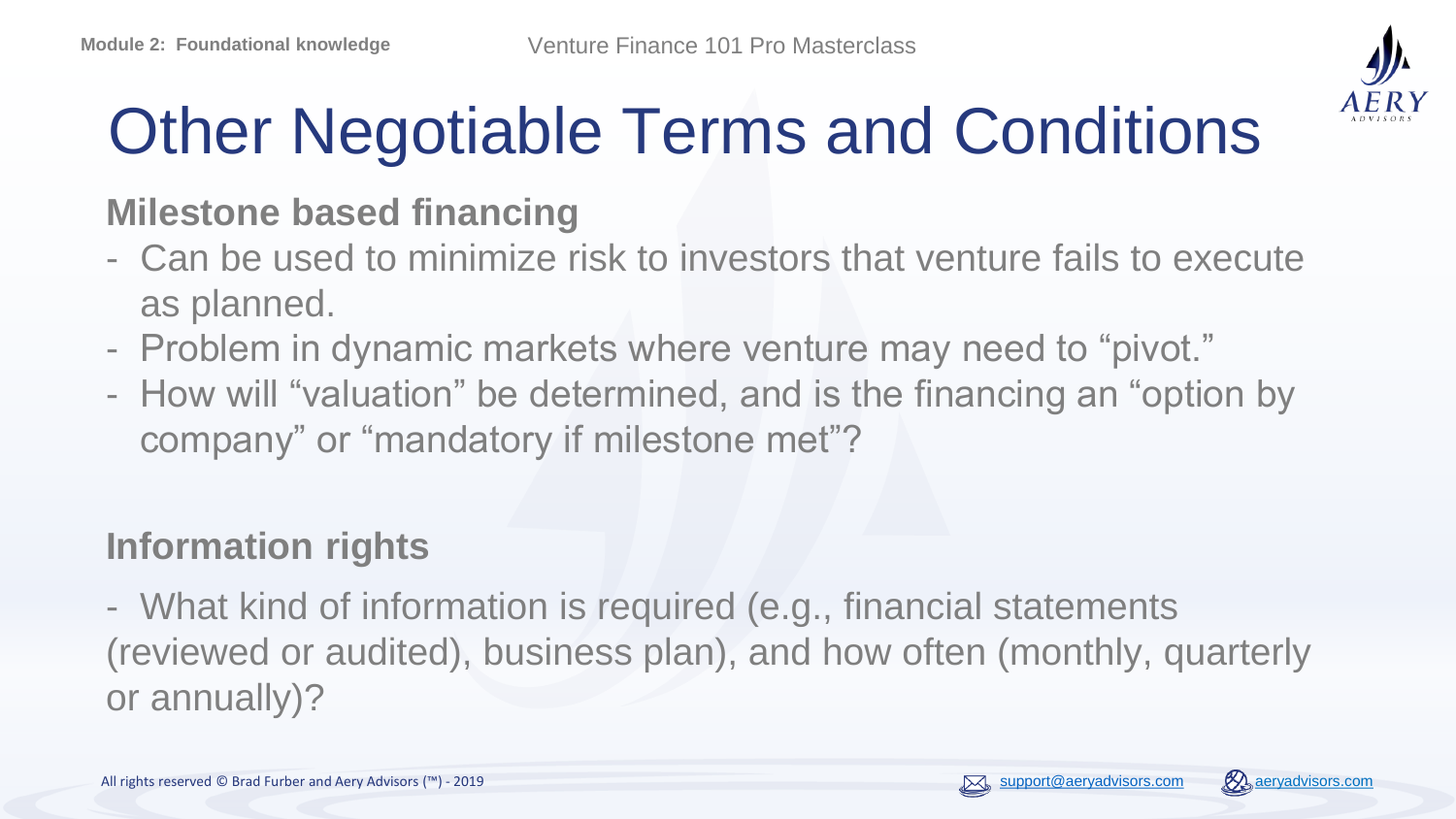

### **Registration Rights** Other Negotiable Terms and Conditions

- Enables holders to "register" shares for resale to public provides "liquidity" for "restricted securities."
- Only important if the company "goes public" (e.g., IPO or backdoor); can be a big deal in that case, otherwise not relevant.
- Another way to participate in IPO upside is "Friends and Family" or "Directed Shares" programs.

#### **Rights of First Refusal**

- Can be "contractual" or provided by corporate statute ("pre-emptive").
- Valuable to investors, but can slow down and impede ability to attract new investors (because need to be able to bring in new % ownership).

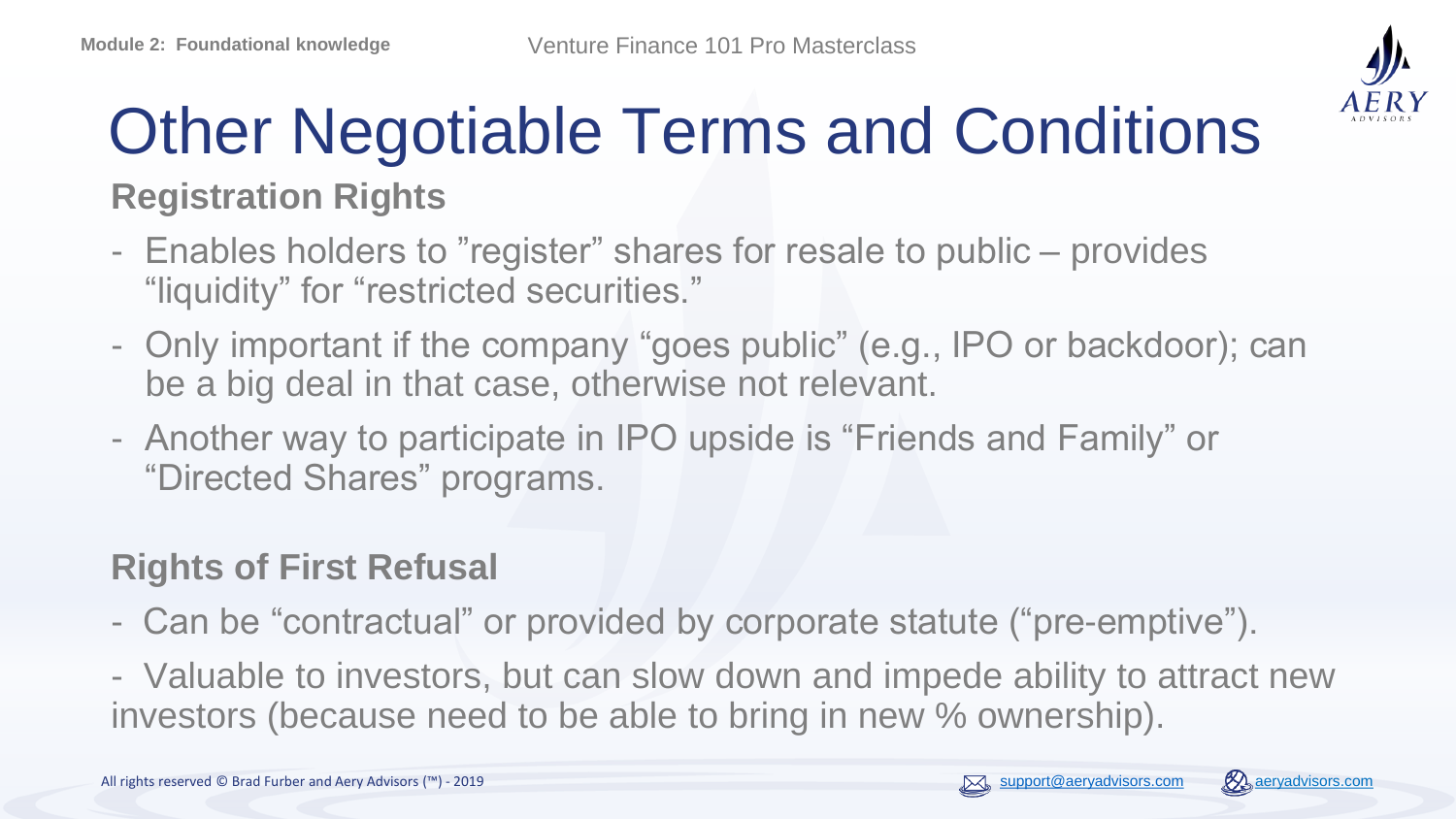

#### **Voting agreements**

- Can cover any number of things, usually the election of Directors, but also relate to strategic decisions such as whether to sell the company ("drag-along rights").
- Can be structured in a standalone agreement with just major investors, or as part of a larger shareholders' agreement.
- Recent trends and controversy in Silicon Valley and Wall Street re founder "super-voting" rights or classes of shares (e.g., WeWork).

#### **Restrictions on Sales (Rights of First Refusal)**

- The value of a security is impacted by the ability to resell it (through public or private markets) – non-marketability discounts.
- Closely-held companies, and VC-backed companies, desire to control who has equity and voting rights.
- Emergence of "secondary markets", including "tokenization" are driving "innovation."

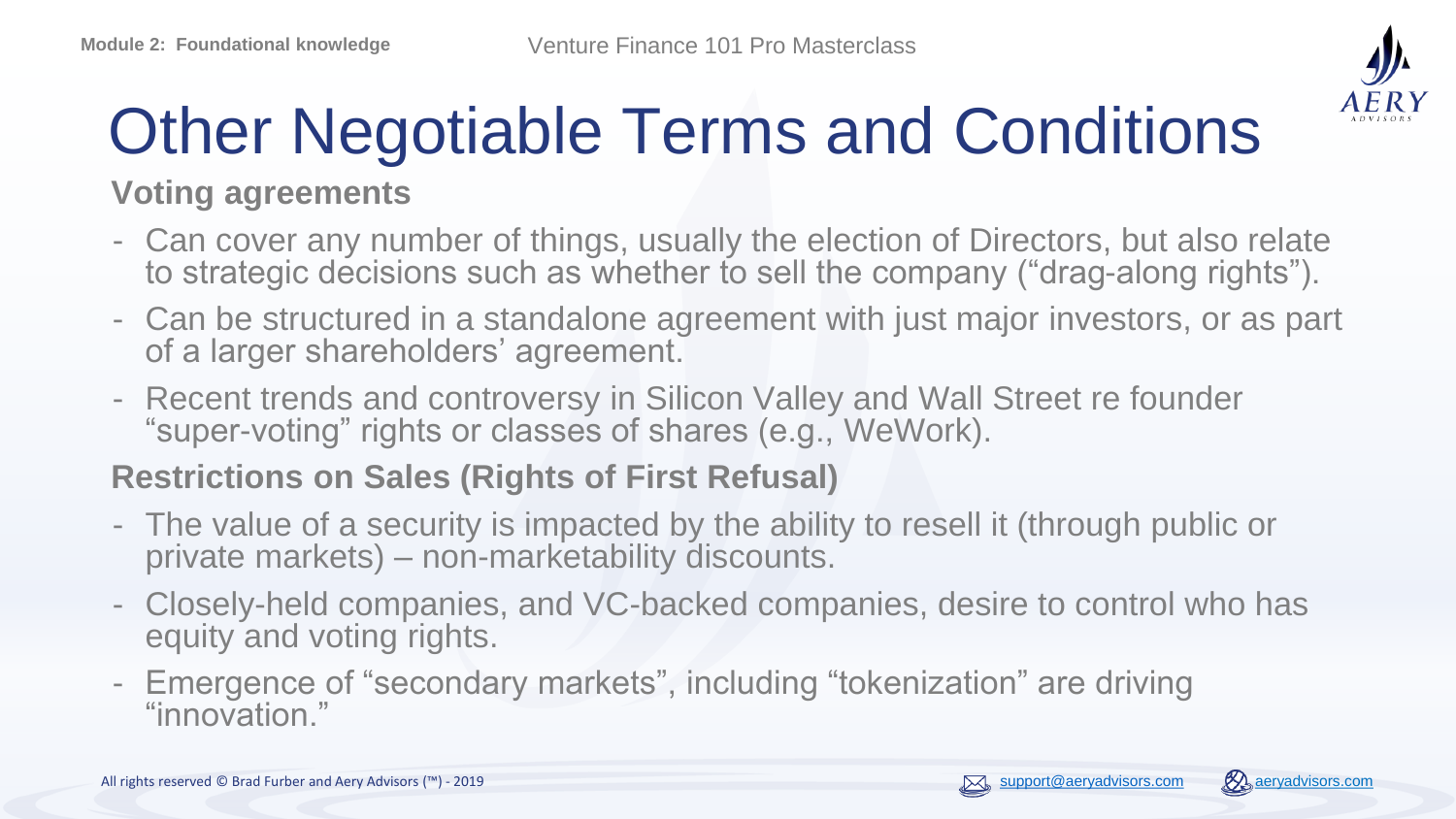

**Proprietary Information and Inventions Assignment Agreement (PIIAA)**

- Ensures that the company actually owns its intellectual property (IP).
- Prevents IP "side hustles" and "conflicts of interest." Also, consider "restrictions on outside activities."
- Important that "EVERYONE" involved in IP creation signs.
- Sloppy PIIAA practices sink and complicate deals, public and private (e.g., Skype-eBay IP litigation).

#### **Co-Sale Rights**

- If another investor negotiates a deal to sell some or all of its equity, can other shareholders "piggy-back" on the deal?
- Agreements that seek to align interests of investors, or at least "major investors", to enable sharing of any "control premiums" and opportunities to achieve liquidity outside of a "sale of the company" or "public offering."

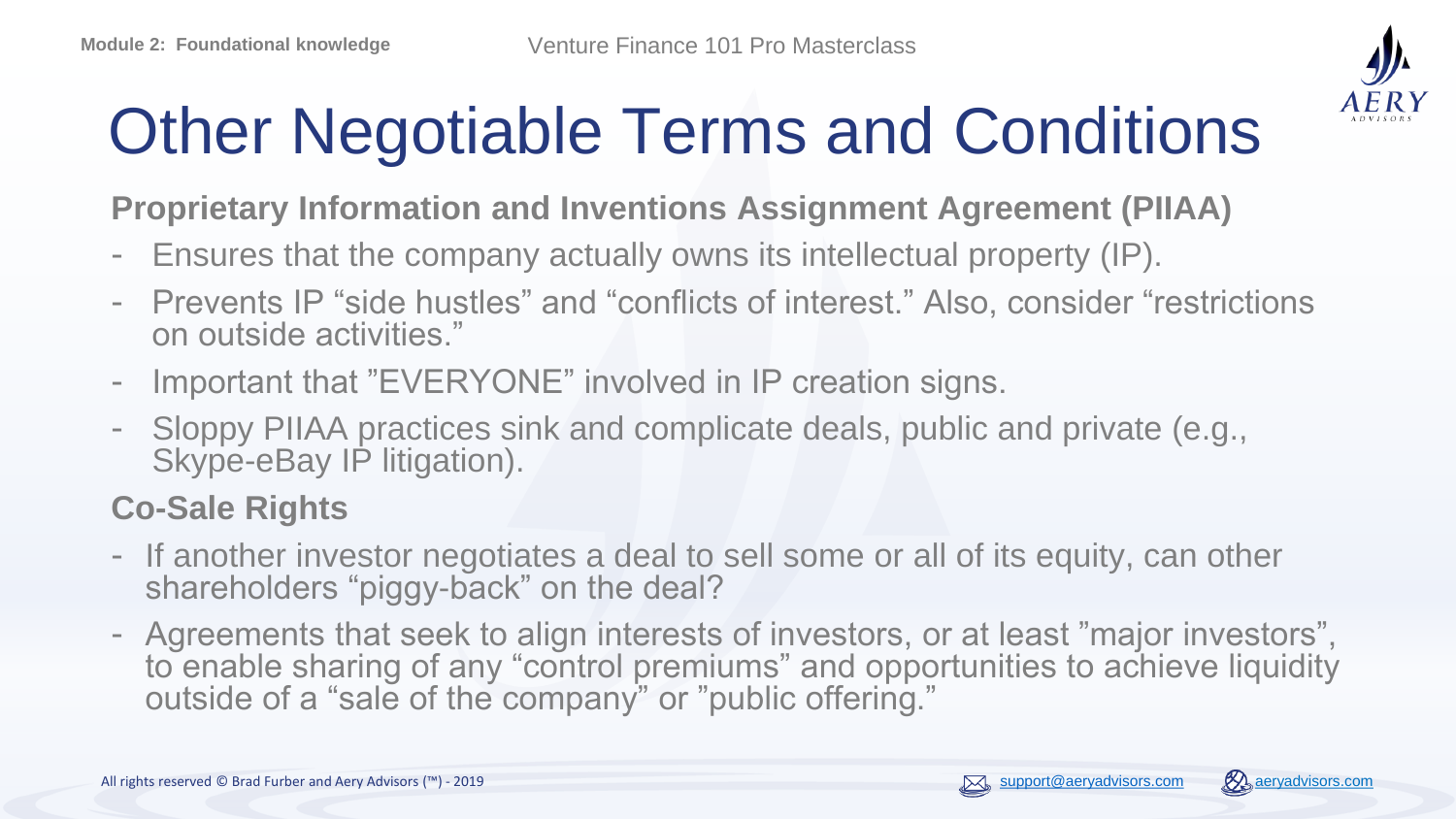

#### **No-Shop Agreement**

- It is fairly common for investors to want a "reasonable" period of "exclusivity" to conduct reasonable due diligence and negotiate binding legal agreements, without fear that the deal embodied in a term sheet will be "shopped" by the company to other investors.
- In our masterclass, we learn that raising venture financing is a numbers game, and the hardest thing to do is to get the first prospective investors to say "Yes, I'm committed." The "No-Shop" is reasonable, assuming it is limited to the earlier of 4-6 weeks, or the date when the investor abandons the deal/commitment. Proving abandonment is hard, but "you know it when you see it."
- The flip-side of the coin is "Non-Assignment" of the Term Sheet; the "people" behind the investment is important, so it is customary to provide that the investor cannot "flip" the term sheet to non-affiliated investors.

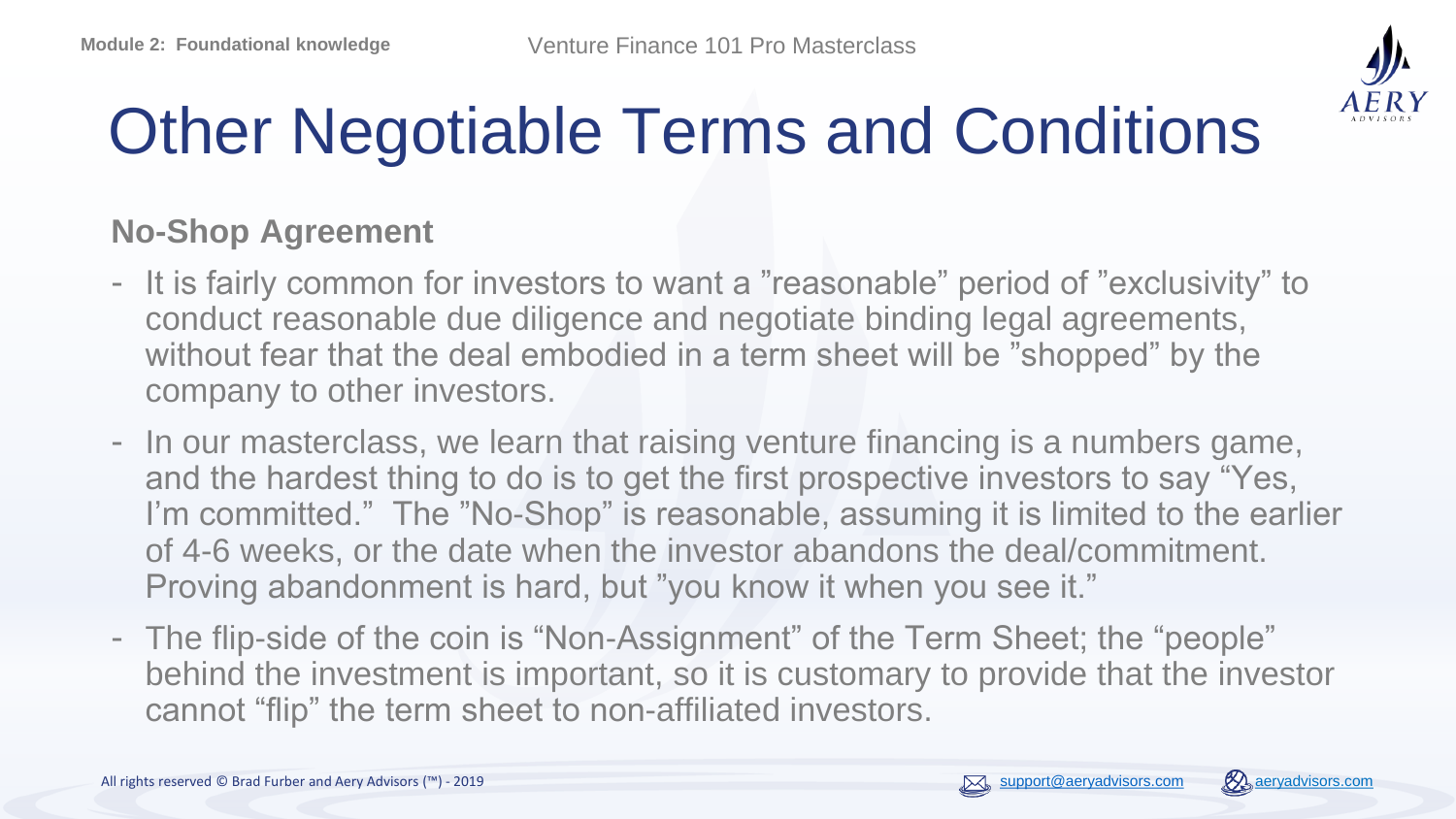**Module 2: Foundational knowledge of venture finance**

## Sweat Equity

Lesson 6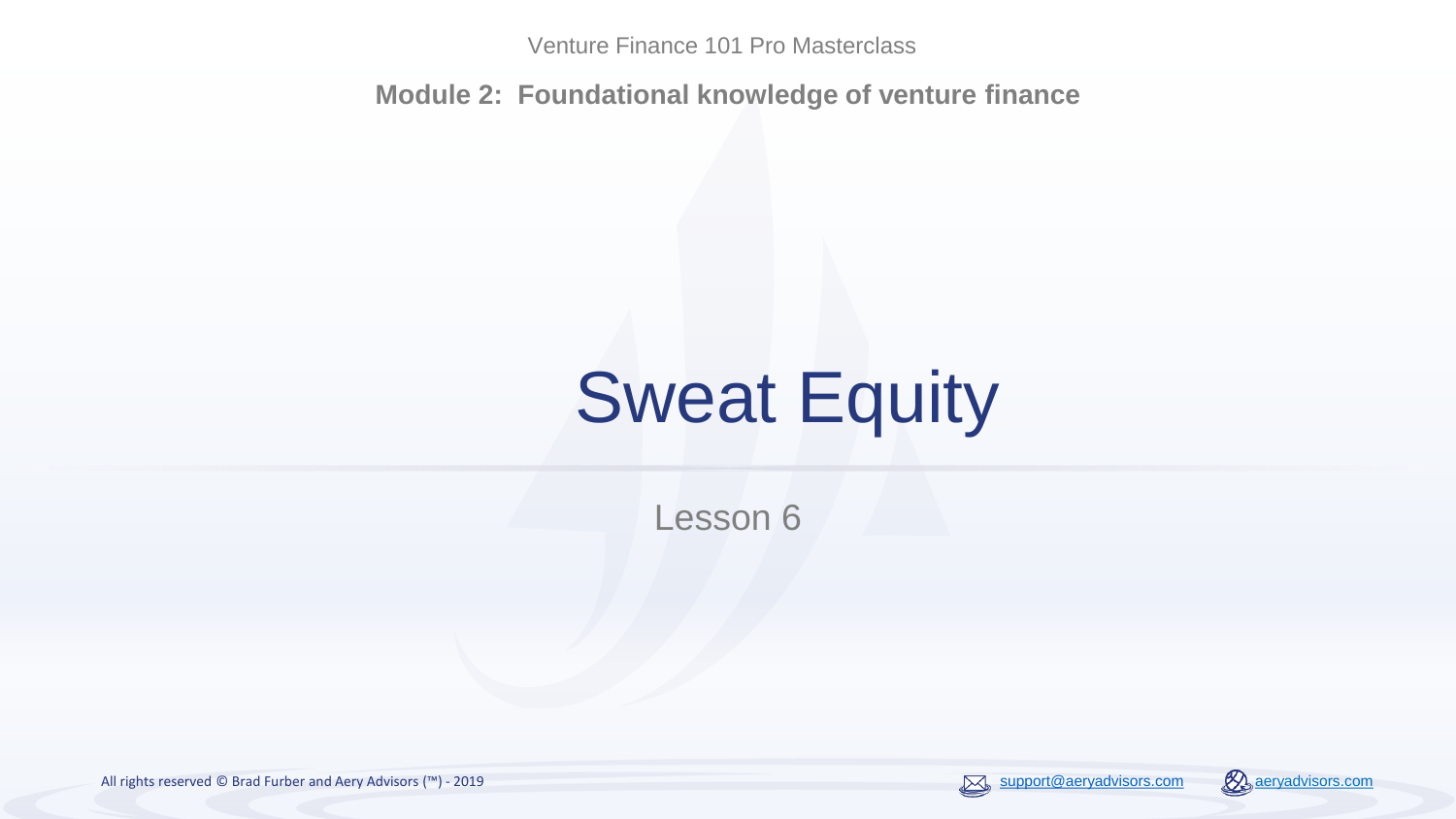

# Sweat Equity

In any "knowledge-based" company, the most important assets "walk out the door every night."

One of the biggest challenges and risks for such ventures (private or public) is the ability to "attract, retain and motivate" highly-skilled people (whether they be co-founders, early employees, contractors, advisors or professional service providers).

One way to do this is through "sweat equity."

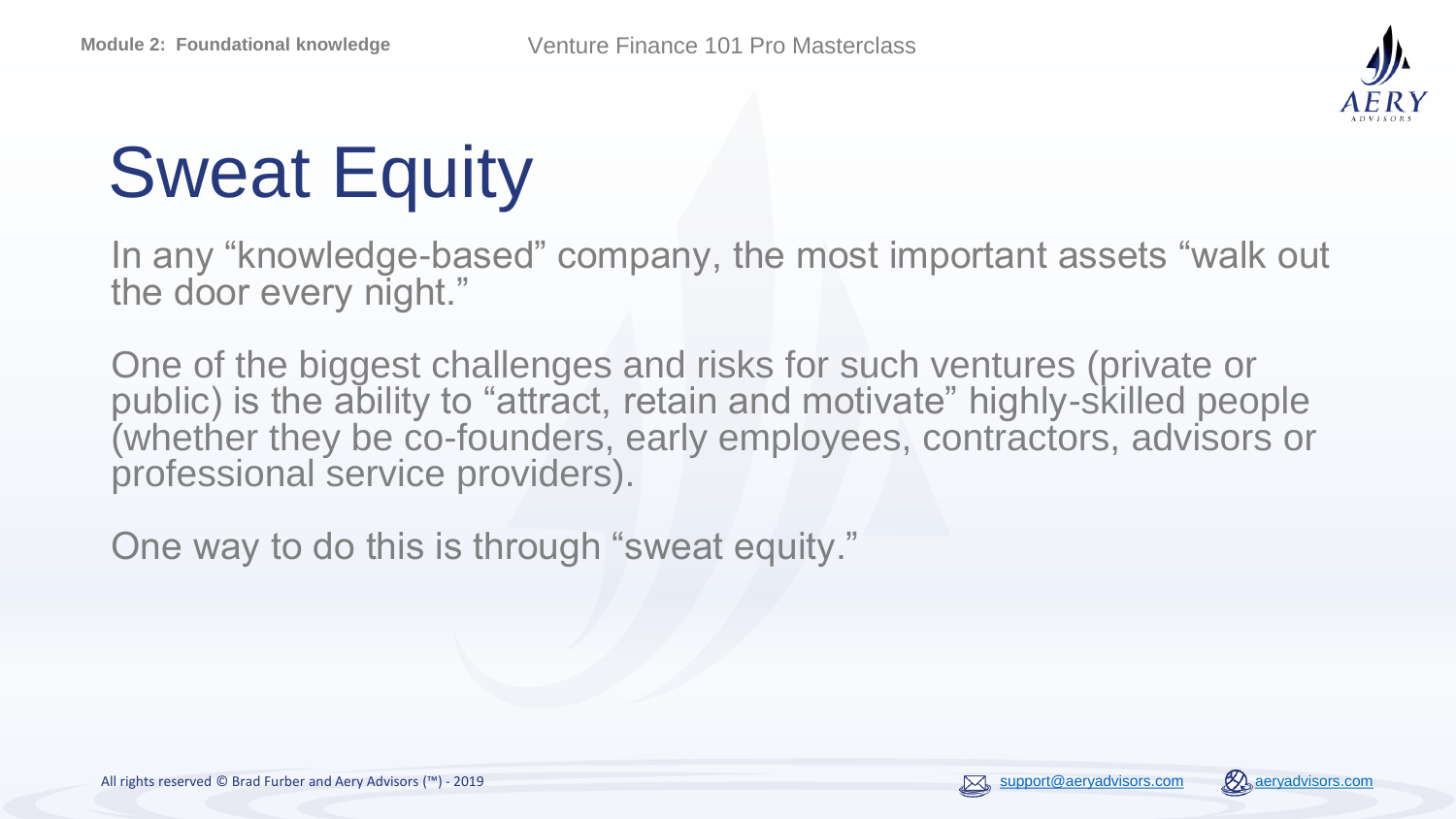

# Sweat Equity

Some common "sweat equity" compensation options include:

- **Exercise Stock options**
- **Restricted stock**
- Phantom stock

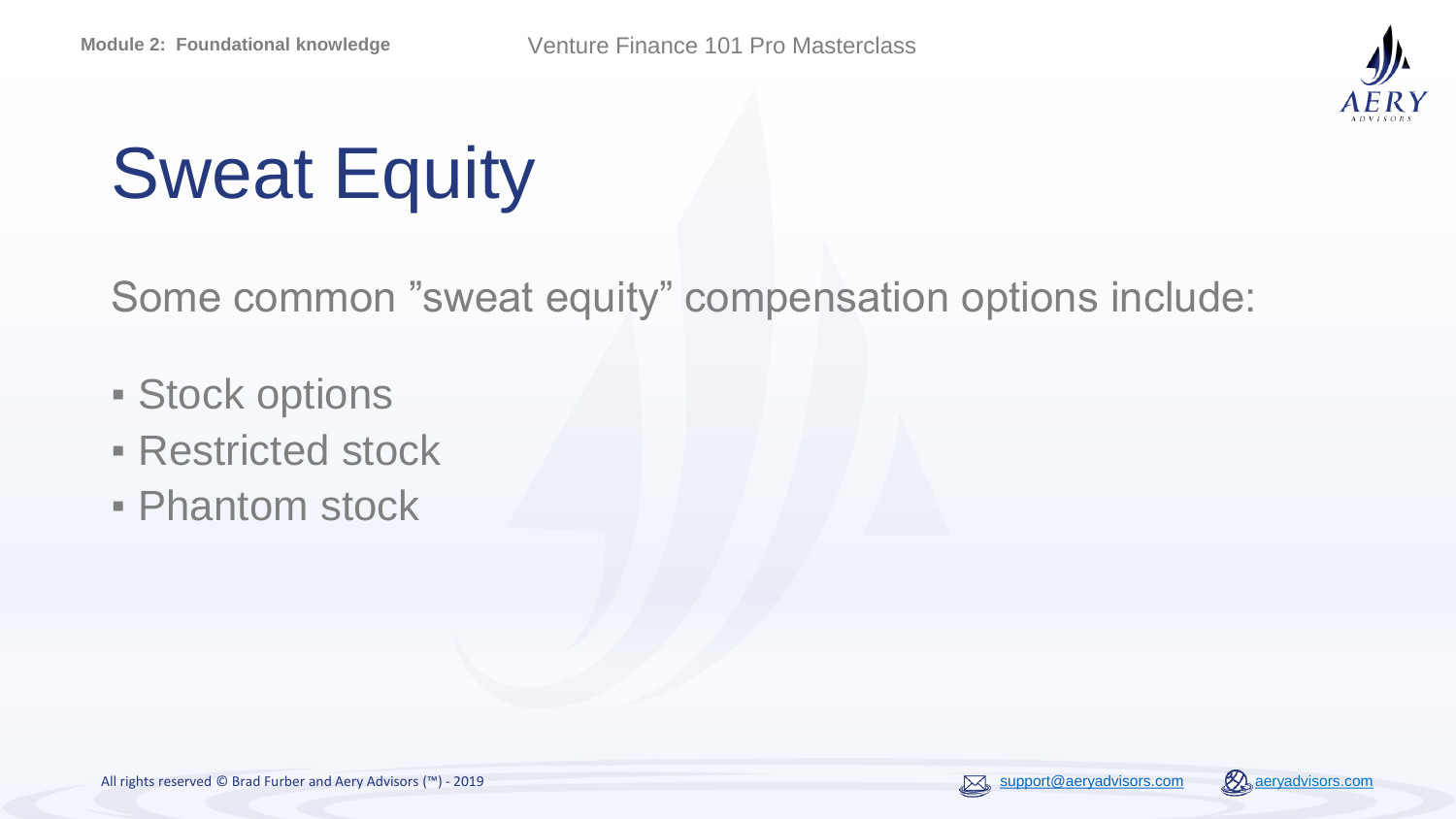

# Sweat Equity

Equity Compensation is Complicated!

There are many issues to consider:

- Business issues, such as "vesting and/or reverse vesting," and "Fair Market Value" determinations (including 409A).
- Tax considerations and reporting.
- Securities law disclosure and filing requirements.
- Accounting and financial reporting (both for company and individuals).
- And, the considerations/consequences vary by nation and state!

Bottom Line: Seek objective advice from qualified legal, accounting, tax and other financial advisors to make informed choices.

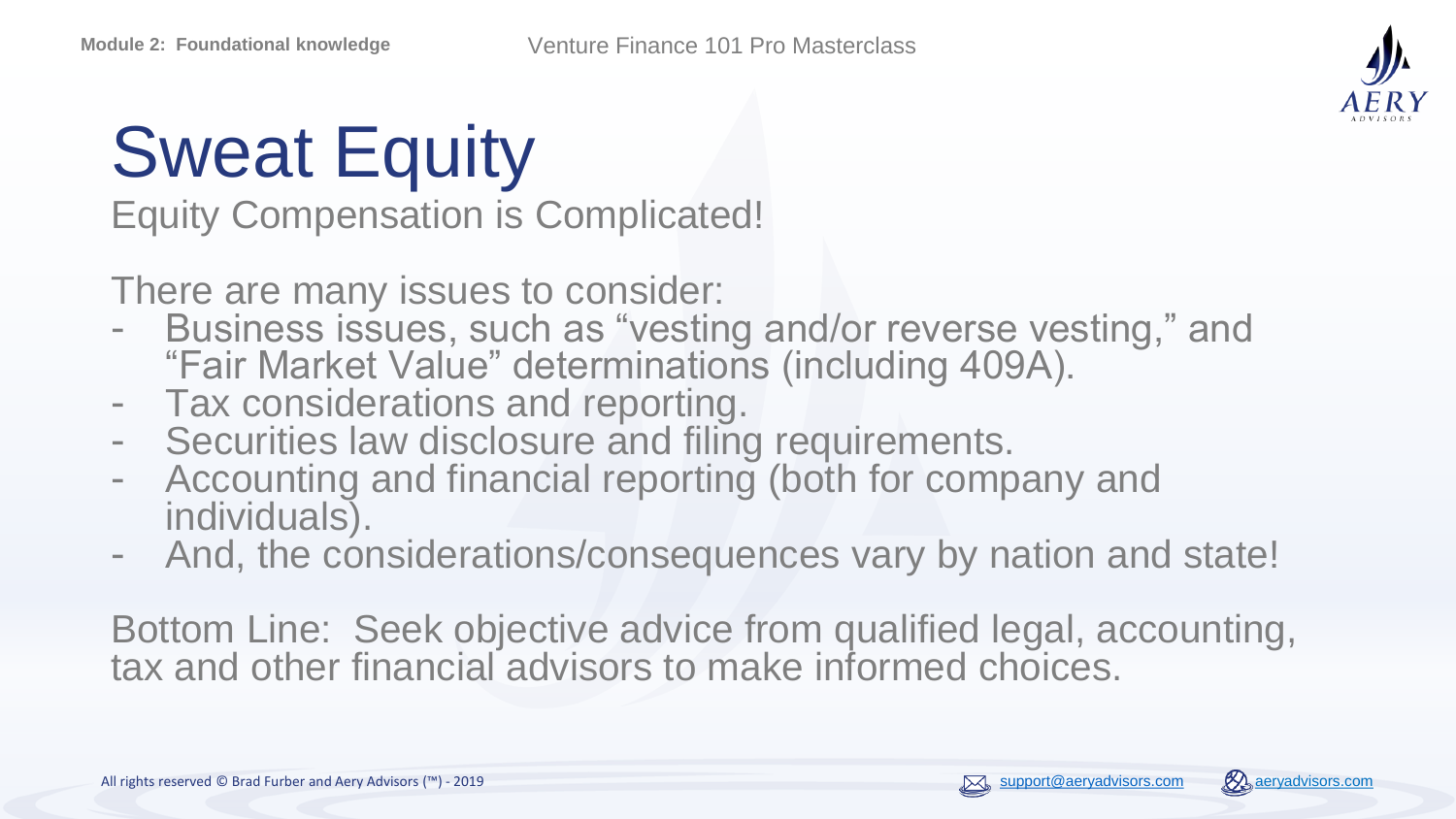**Module 2: Foundational knowledge of venture finance**

## Innovation in Venture Finance

Lesson 7

All rights reserved © Brad Furber and Aery Advisors (™) - 2019 support © [aeryadvisors.com](https://aeryadvisors.com/) and Aery Advisors.com and Aery Advisors.com and Aery Advisors.com and Aery Advisors.com and Aery Advisors.com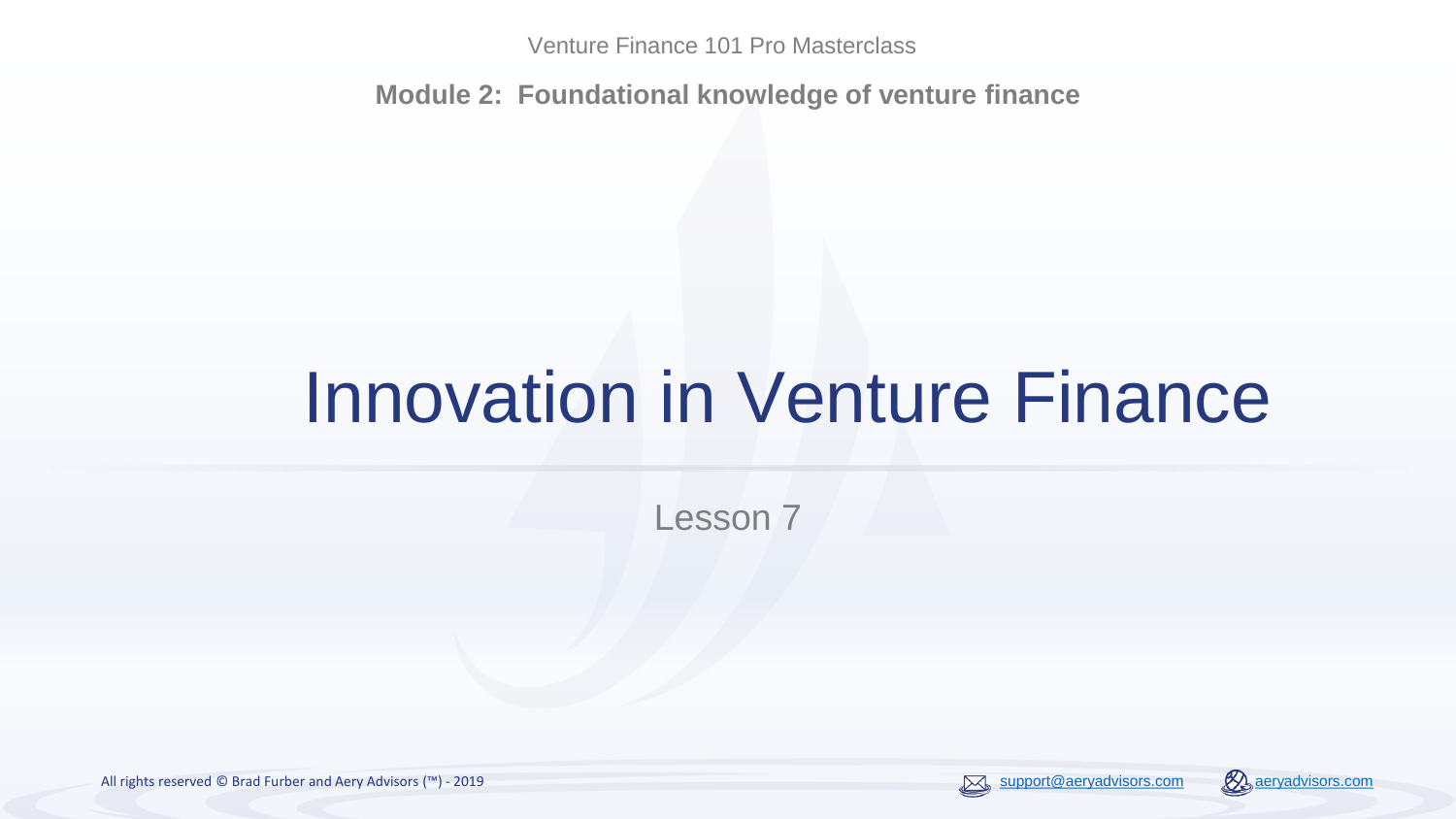

### Innovation in Venture Finance Rise and Fall of ICO Financing

#### **The Boom – Almost US\$20B Raised (2015-2018)**

- "Money for Nothing" Whitepapers and Dreams
- Crowdfunding
- "Damn the securities laws"
- Changing the world, and unlocking new asset classes for the masses
- Decentralization and democratization

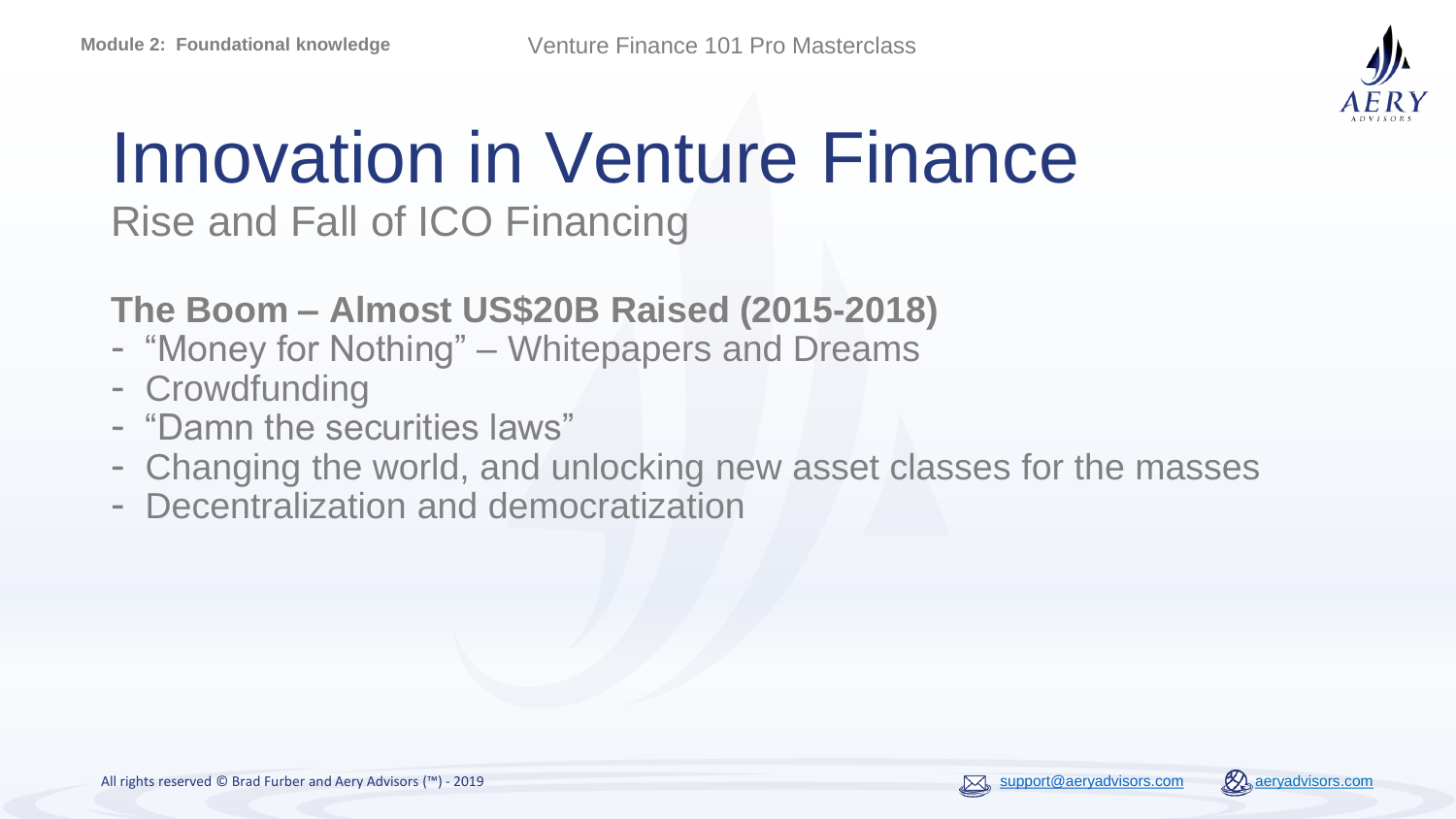

### Innovation in Venture Finance Rise and Fall of ICO Financing

**The Bust – (late 2018 to present)**

- "Meet the New Boss…Same as the Old Boss" (i.e., securities regulators)
- Lawsuits initiated globally, by federal and state securities regulators, alleging fraud and unlawful sales of unregistered securities.
- Appetite for new ICOs, especially, in developed world, dries up.

#### **US SEC Spotlight on Initial Coin Offerings (ICOs)** <https://www.sec.gov/ICO>

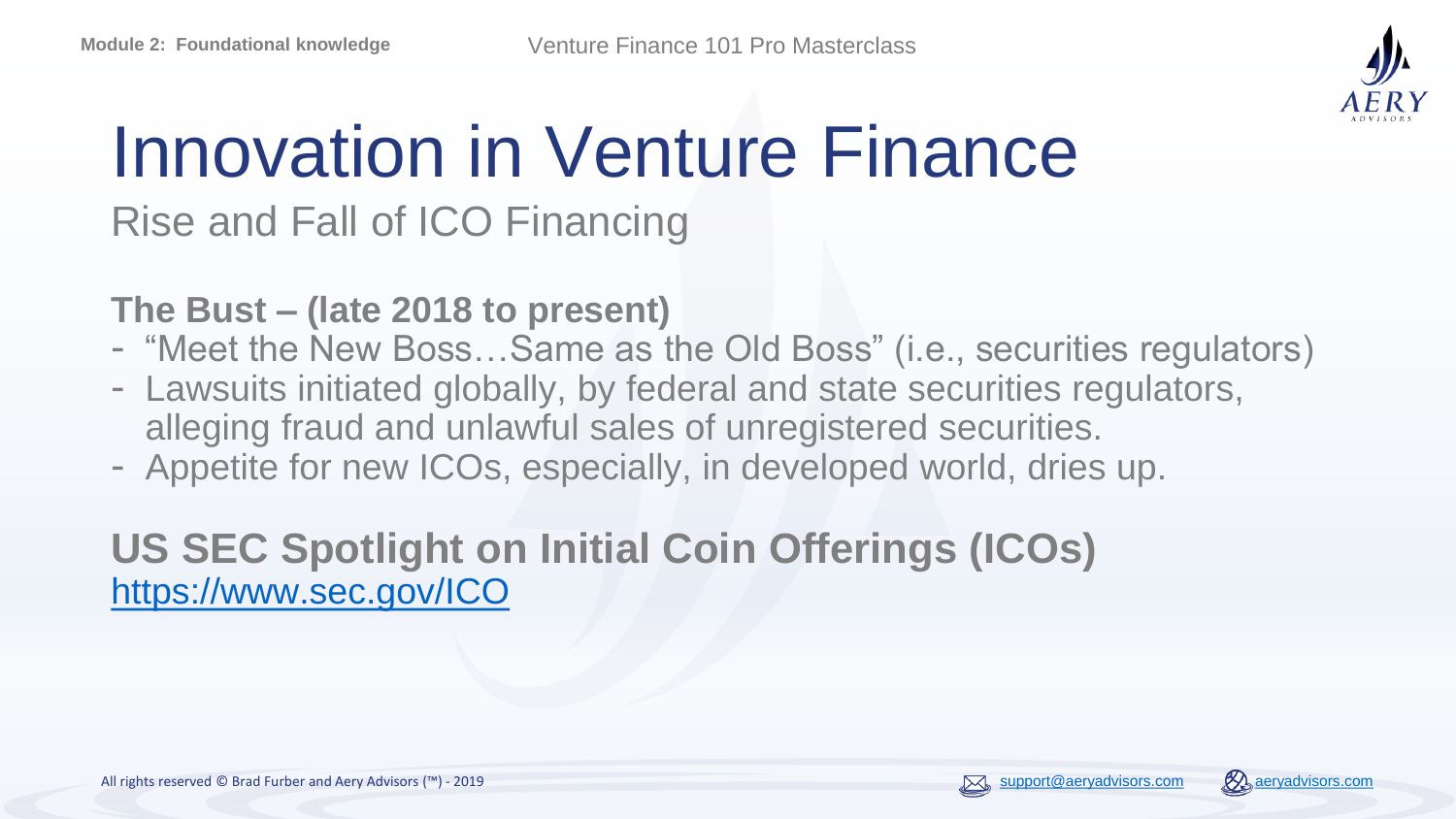

### Innovation in Venture Finance The Emergence of the STO – Security Token Offering

**The Awakening (late 2018 to present)**

- Realization by promoters that financing blockchain projects are not that different from other "risk capital" offerings.
- Acknowledgement that securities law compliance is required.
- Seeking ways to make the process easier, but still compliant, with global securities regulators.

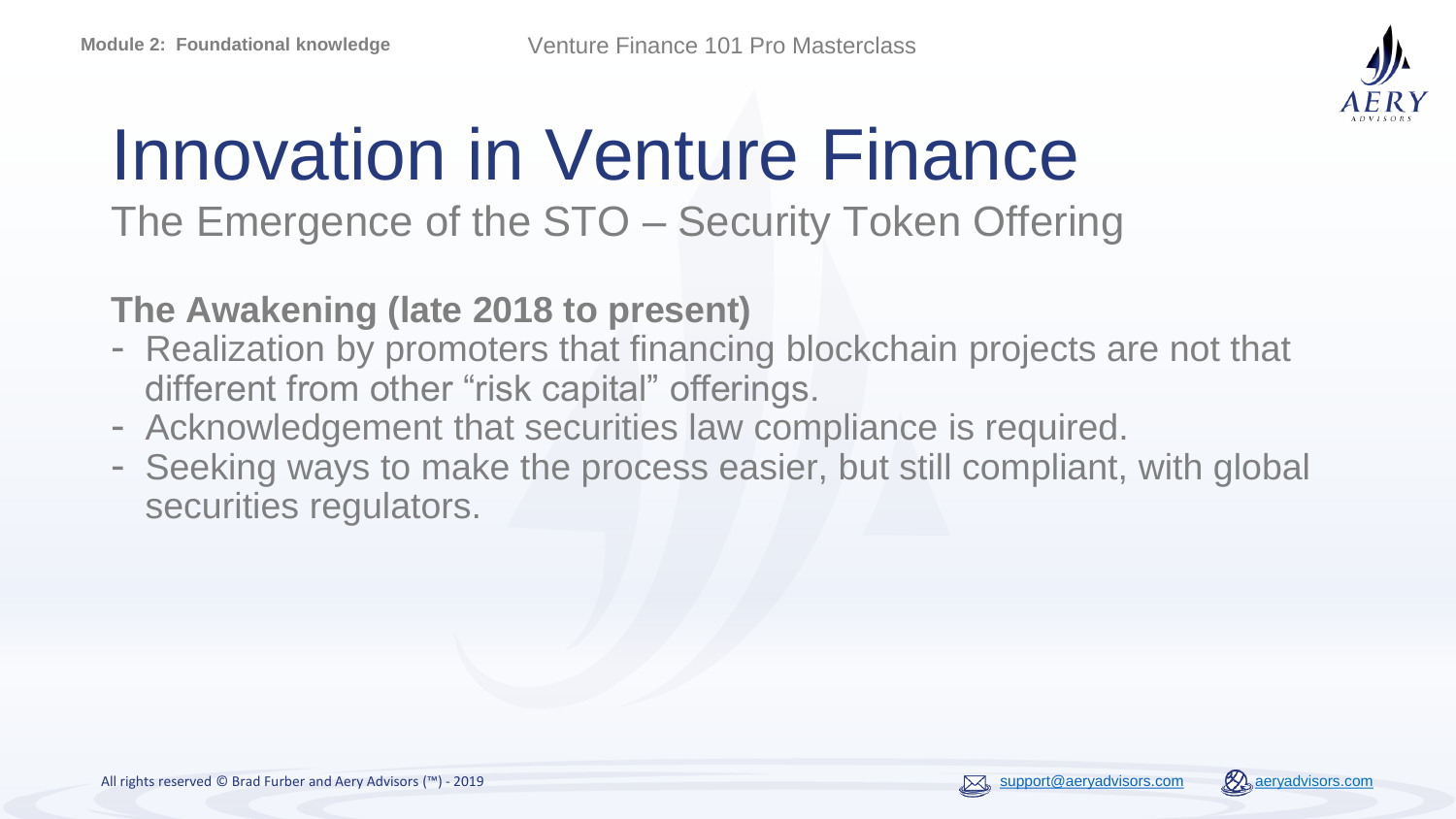

### Innovation in Venture Finance The Emergence of the STO – Security Token Offering

**Current State and Implications**

- Defining what is the "security" being offered.
- Proper planning, financial and managerial, to comply with the regulatory burdens.
- Not that different than a traditional Initial Public Offering (IPO).
	- Disclosure of merits and risks.
	- Legal, accounting and "investment banking like" service providers.
	- Listing on exchanges to provide secondary market liquidity.
	- Regulatory arbitrage, to a certain extent, with nimble (e.g., "entrepreneurial" or "forward-thinking") jurisdictions leading the way.

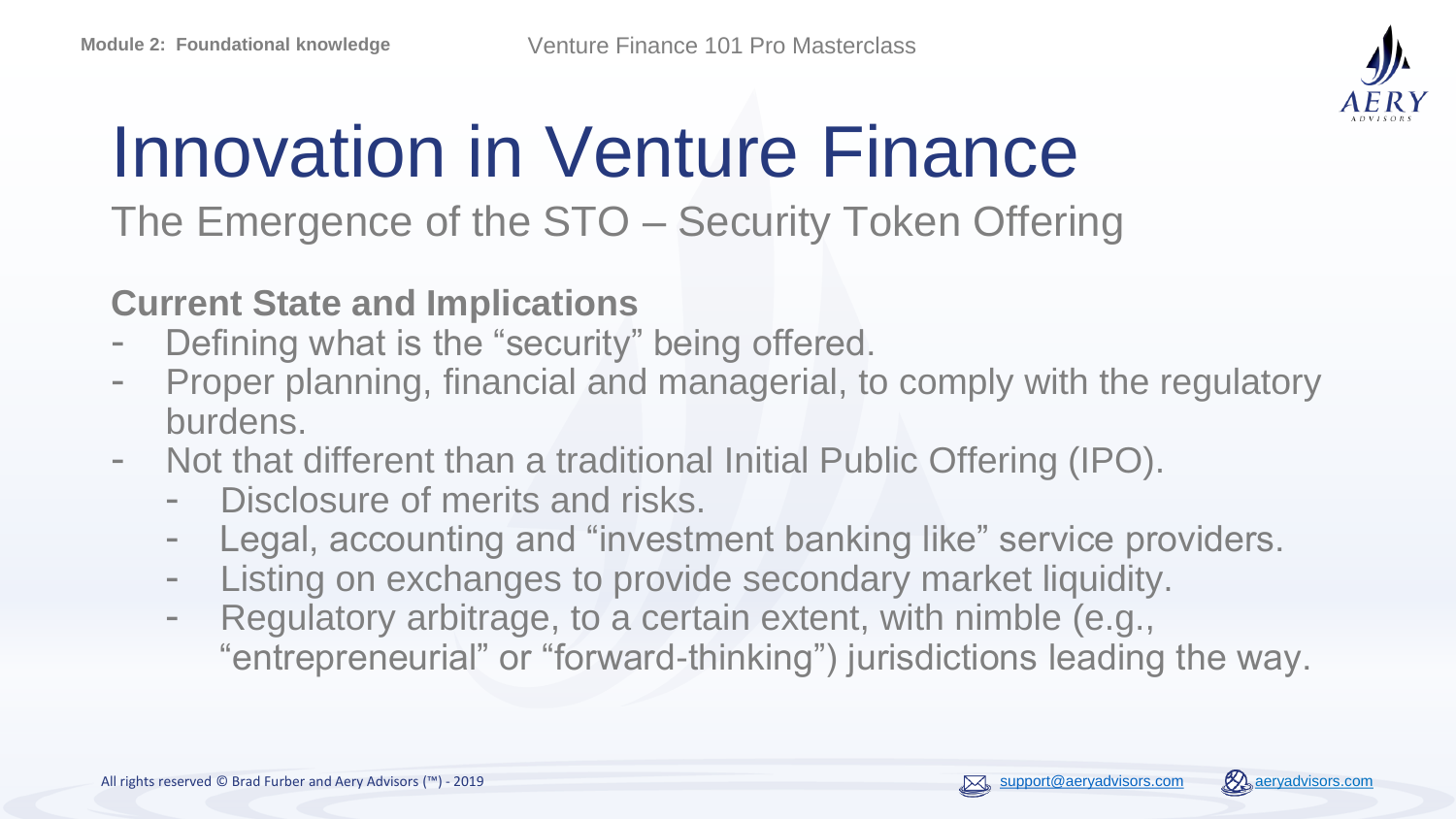**Module 2: Foundational knowledge of venture finance**

## Summary of Foundational Venture Finance Knowledge

Lesson 8

All rights reserved © Brad Furber and Aery Advisors (™) - 2019 support and application and application and application and application and application and application and application and all rights reserved © Brad Furber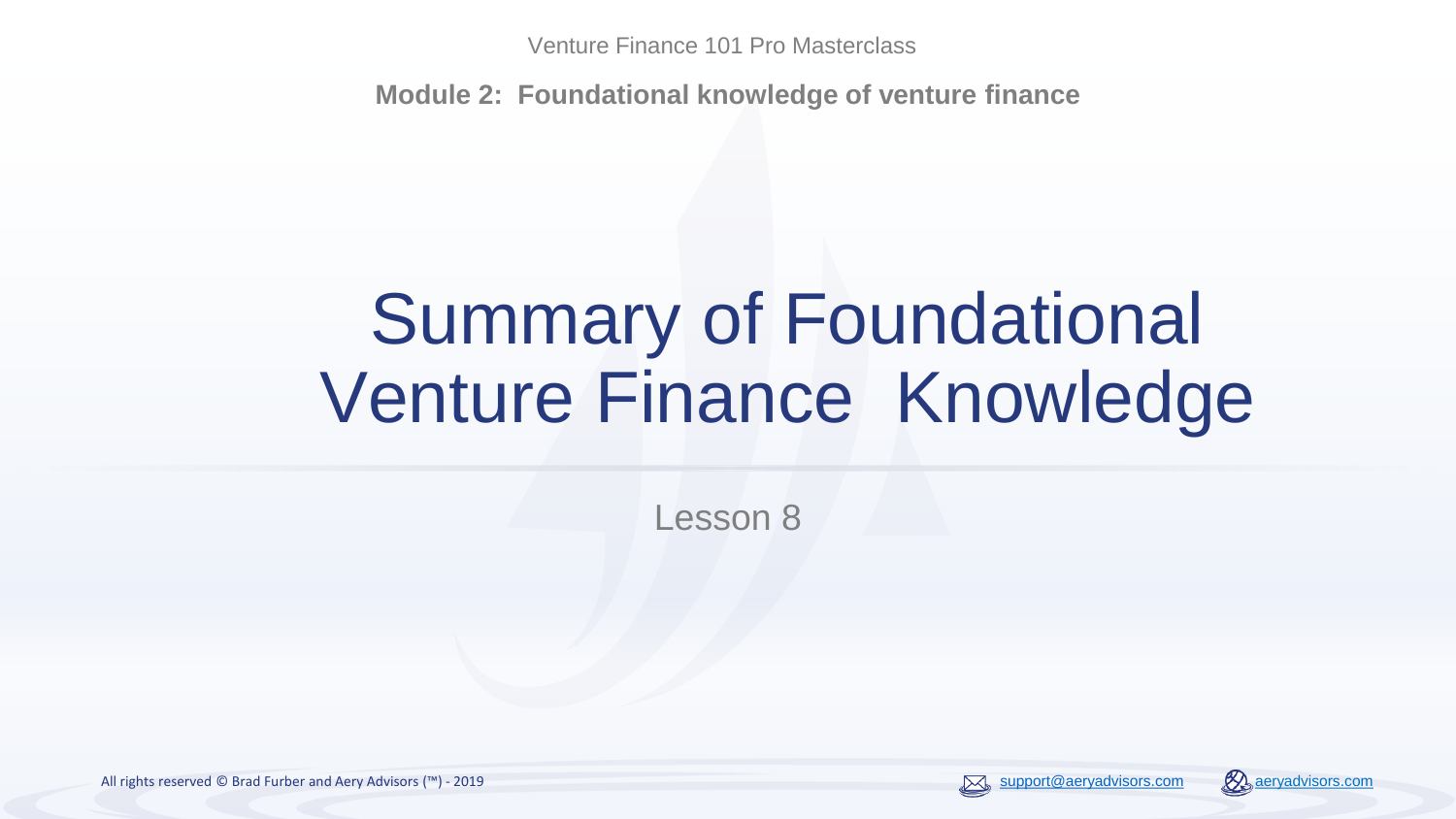

### Summary of foundational venture finance knowledge

- It is important to choose your jurisdiction of organization, and the type of entity, carefully.
- The basic building blocks for the corporate entity are: common stock/ordinary shares; convertible debt/notes; and preferred stock (including convertible preferred stock).
- Almost anything can be negotiated and structured.
- Organize your negotiating posture in two ways: economics and control.